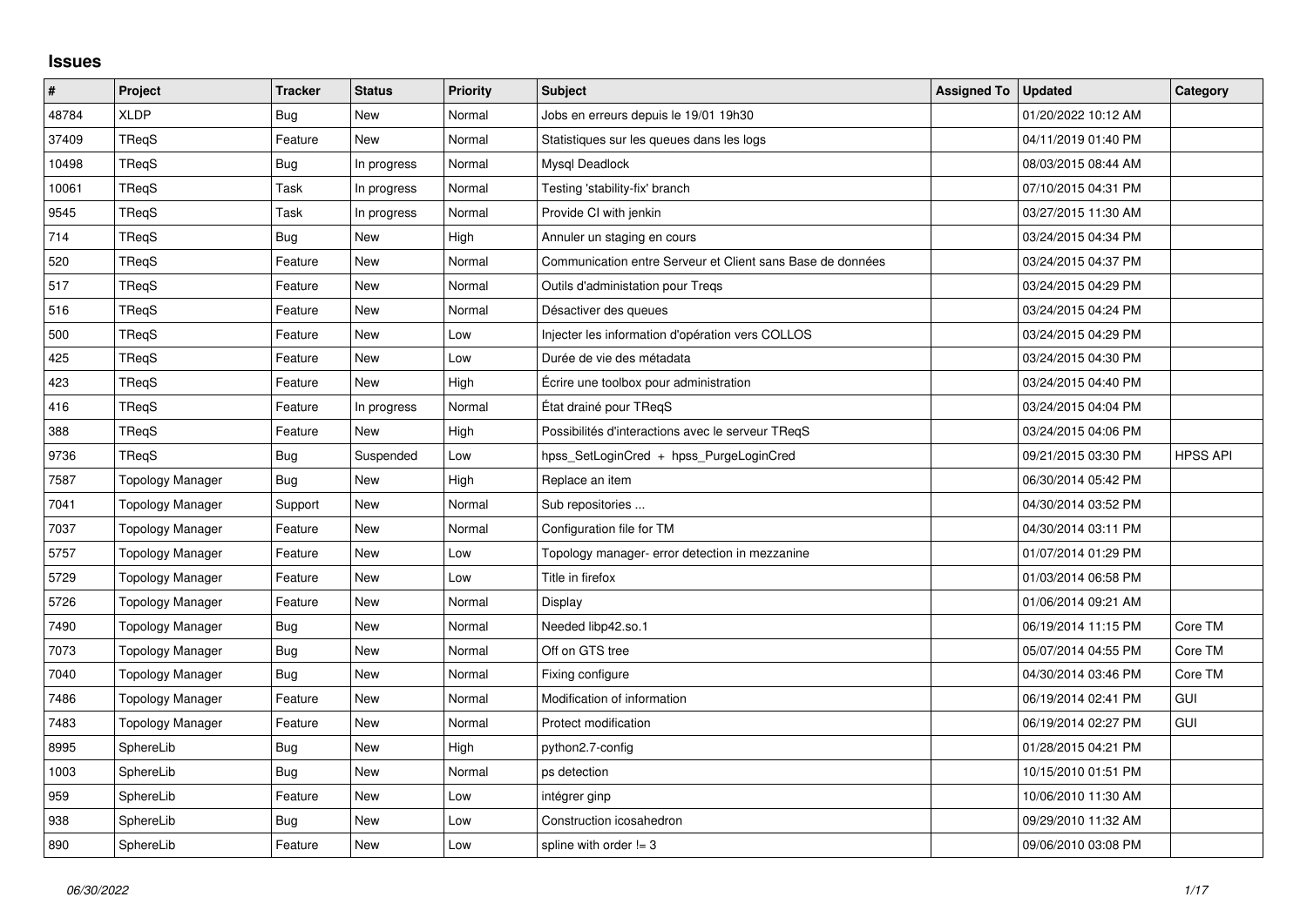| $\pmb{\#}$ | Project            | <b>Tracker</b> | <b>Status</b> | <b>Priority</b> | Subject                                                                                  | <b>Assigned To</b> | <b>Updated</b>      | Category  |
|------------|--------------------|----------------|---------------|-----------------|------------------------------------------------------------------------------------------|--------------------|---------------------|-----------|
| 767        | SphereLib          | Task           | <b>New</b>    | Normal          | Mise au propre des include de la lib                                                     |                    | 06/16/2010 11:36 AM |           |
| 755        | SphereLib          | Feature        | <b>New</b>    | Normal          | Parallélisation de cat2mask                                                              |                    | 06/14/2010 04:34 PM |           |
| 754        | SphereLib          | Feature        | <b>New</b>    | Normal          | Parallélisation de la routine apodize mask                                               |                    | 06/14/2010 04:33 PM |           |
| 1561       | Smurf              | <b>Bug</b>     | <b>New</b>    | Normal          | Smurf::RRD does not support "base"                                                       |                    | 04/13/2011 05:00 PM |           |
| 432        | Smurf              | <b>Bug</b>     | <b>New</b>    | High            | creation de fichiers vides                                                               |                    | 04/23/2021 11:44 AM |           |
| 202        | Smurf              | Feature        | <b>New</b>    | Low             | Smurf::DB::Getopt add fping to smelect                                                   |                    | 10/21/2009 04:46 PM |           |
| 5267       | <b>SIMGRID</b>     | Task           | Assigned      | Normal          | IO Bench script                                                                          |                    | 10/07/2013 12:08 AM |           |
| 8645       | ROD-DASHBOARD      | Feature        | In progress   | Normal          | ROD dashboard: only verify when closing ticket                                           |                    | 04/21/2021 12:52 PM | Dashboard |
| 93         | RIsngCons          | Feature        | New           | Low             | Touche pour forcer le renouvellement de cache                                            |                    | 03/31/2009 10:16 AM |           |
| 87         | RIsngCons          | Feature        | <b>New</b>    | Low             | Limiter la taille du cache                                                               |                    | 03/30/2009 03:32 PM |           |
| 86         | <b>RIsngCons</b>   | Feature        | <b>New</b>    | Low             | Tris dynamiques                                                                          |                    | 03/30/2009 03:31 PM |           |
| 4788       | <b>RENOIR chat</b> | Task           | New           | Low             | Nemo3 / SuperNemo experiments                                                            |                    | 07/09/2013 06:26 PM |           |
| 51514      | PyROS              | Task           | <b>New</b>    | Normal          | <b>LOG</b>                                                                               |                    | 06/29/2022 07:37 AM |           |
| 49890      | PyROS              | Task           | <b>New</b>    | Normal          | Global Start & Stop (safe)                                                               |                    | 03/16/2022 04:52 PM |           |
| 49889      | PyROS              | Task           | <b>New</b>    | Normal          | Backup                                                                                   |                    | 03/16/2022 04:49 PM |           |
| 49888      | PyROS              | Task           | <b>New</b>    | Normal          | Firewall                                                                                 |                    | 03/16/2022 04:48 PM |           |
| 49887      | PyROS              | Task           | <b>New</b>    | Normal          | Hardware                                                                                 |                    | 03/16/2022 04:47 PM |           |
| 49886      | PyROS              | Task           | <b>New</b>    | Normal          | System watch (Nagios, )                                                                  |                    | 03/16/2022 04:47 PM |           |
| 49885      | PyROS              | Task           | <b>New</b>    | Normal          | <b>Network</b>                                                                           |                    | 03/16/2022 04:46 PM |           |
| 49878      | PyROS              | Task           | <b>New</b>    | Normal          | SF02-SCP integration - Lancement auto de l'agent de gestion du SP<br>lifecycle           |                    | 06/28/2022 10:04 PM |           |
| 49876      | PyROS              | Task           | <b>New</b>    | Normal          | Guitastro integration                                                                    |                    | 03/16/2022 07:28 AM |           |
| 49875      | PyROS              | Task           | <b>New</b>    | Normal          | (classic) Installation Guitastro & dependencies                                          |                    | 03/16/2022 07:27 AM |           |
| 49874      | <b>PyROS</b>       | Task           | <b>New</b>    | Normal          | (docker) Installation Guitastro & dependencies                                           |                    | 06/28/2022 10:11 PM |           |
| 49872      | PyROS              | Task           | <b>New</b>    | Normal          | Restauration de la config par défaut                                                     |                    | 03/15/2022 11:10 PM |           |
| 49871      | PyROS              | Task           | New           | Normal          | Config par défaut (à définir)                                                            |                    | 03/15/2022 11:11 PM |           |
| 49870      | PyROS              | Task           | New           | Normal          | Config générale : logo, pagination, couleurs, options générales,<br>options par feature, |                    | 03/15/2022 11:11 PM |           |
| 49543      | PyROS              | Task           | New           | Normal          | Users View (list & 1)                                                                    |                    | 02/23/2022 06:06 PM |           |
| 49262      | PyROS              | Task           | In progress   | Normal          | Sequence Validation                                                                      |                    | 02/03/2022 02:50 PM |           |
| 49253      | PyROS              | Task           | New           | Normal          | READ 1 & list                                                                            |                    | 02/21/2022 03:21 PM |           |
| 49252      | PyROS              | Task           | New           | Normal          | WEB FORM                                                                                 |                    | 02/17/2022 01:59 PM |           |
| 49250      | PyROS              | Task           | New           | Normal          | <b>CREATE/UPDATE Sequence</b>                                                            |                    | 02/23/2022 12:02 PM |           |
| 49249      | PyROS              | Task           | In progress   | Normal          | General Menu for this feature                                                            |                    | 02/03/2022 09:39 AM |           |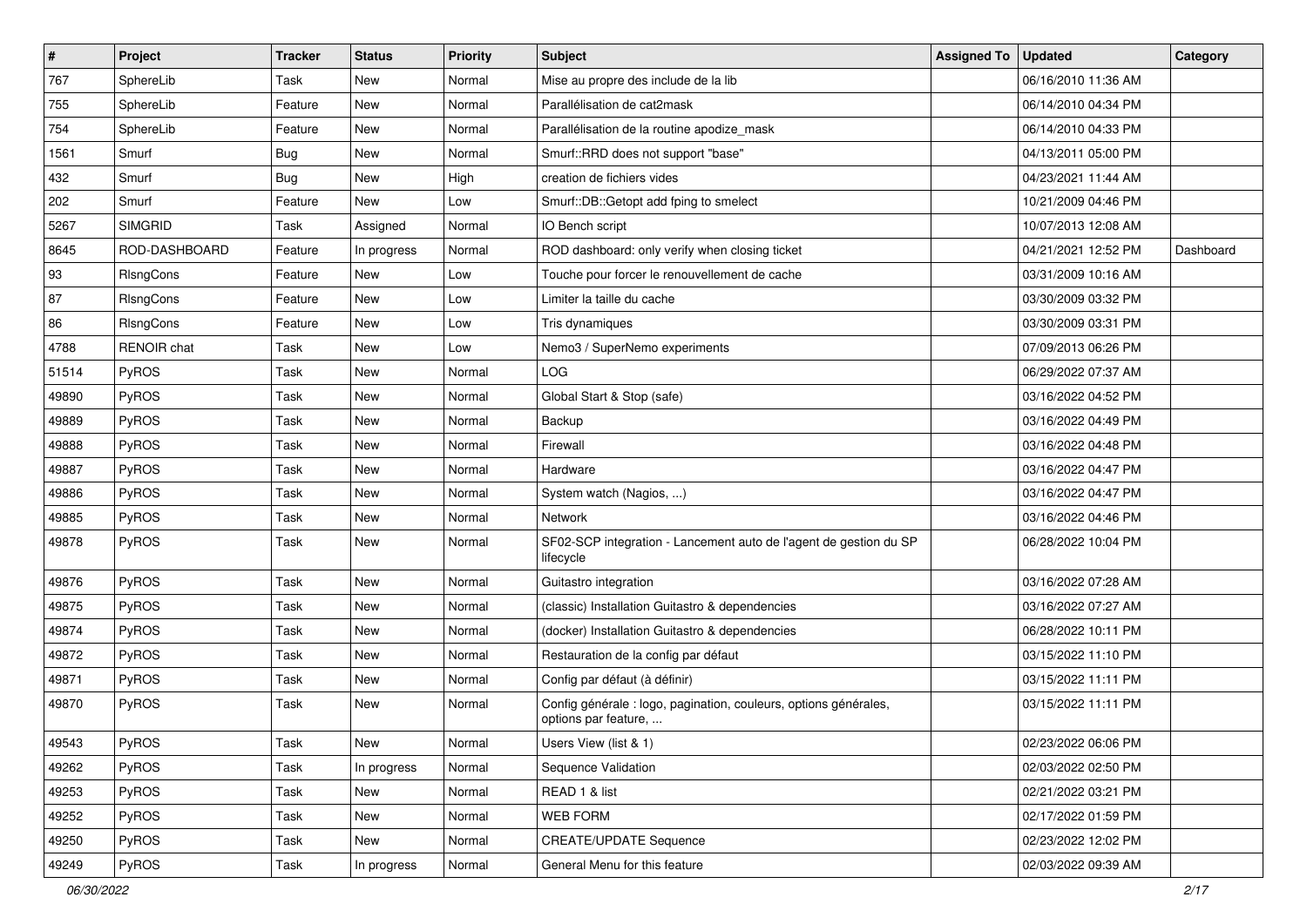| #     | Project      | <b>Tracker</b> | <b>Status</b> | <b>Priority</b> | <b>Subject</b>                                                                                                                        | <b>Assigned To</b> | <b>Updated</b>      | Category |
|-------|--------------|----------------|---------------|-----------------|---------------------------------------------------------------------------------------------------------------------------------------|--------------------|---------------------|----------|
| 49247 | PyROS        | Task           | New           | Normal          | State diagram (doc)                                                                                                                   |                    | 02/03/2022 09:34 AM |          |
| 49246 | PyROS        | Task           | <b>New</b>    | Normal          | Sequence Lifecycle (status)                                                                                                           |                    | 02/03/2022 09:34 AM |          |
| 49210 | PyROS        | Task           | New           | Normal          | <b>CONFIGURATION GENERALE</b>                                                                                                         |                    | 03/15/2022 11:11 PM |          |
| 49157 | PyROS        | Task           | <b>New</b>    | Normal          | Super Super Agent qui surveille l'ensemble des super agents sur<br>chaque noeud (?)                                                   |                    | 01/31/2022 12:12 PM |          |
| 49156 | PyROS        | Task           | <b>New</b>    | Normal          | Super Agent qui démarre et stoppe les autres agents, et surveille leur<br>bonne santé (les relance si besoin) => sur chaque noeud (?) |                    | 01/31/2022 12:12 PM |          |
| 49155 | PyROS        | Task           | <b>New</b>    | Normal          | Architecture décentralisée en plusieurs noeuds (communication via<br>BD)                                                              |                    | 01/31/2022 12:09 PM |          |
| 49152 | PyROS        | Task           | <b>New</b>    | Normal          | RUN/EXEC - Start & Stop software (et Agents)                                                                                          |                    | 05/24/2022 02:55 PM |          |
| 49151 | PyROS        | Task           | New           | Normal          | Script central (pyros.py)                                                                                                             |                    | 01/31/2022 11:36 AM |          |
| 49149 | PyROS        | Task           | <b>New</b>    | High            | SCRIPT RUN (PYROS/pyros.py) (uniquement pour la partie<br>execution)                                                                  |                    | 05/24/2022 02:55 PM |          |
| 49136 | PyROS        | Task           | <b>New</b>    | Normal          | GF03-INFRA - Logging integration (general logs & agents)                                                                              |                    | 06/29/2022 07:25 AM |          |
| 49135 | PyROS        | Task           | <b>New</b>    | Normal          | SF15-SST integration (agents, start, stop, commands)                                                                                  |                    | 06/29/2022 07:23 AM |          |
| 49134 | PyROS        | Task           | <b>New</b>    | Normal          | SF14-OBC integration                                                                                                                  |                    | 01/29/2022 12:52 AM |          |
| 49133 | PyROS        | Task           | <b>New</b>    | Normal          | SF13-IAF integration                                                                                                                  |                    | 01/29/2022 12:47 AM |          |
| 49132 | PyROS        | Task           | <b>New</b>    | Normal          | SF12-IAN integration                                                                                                                  |                    | 01/29/2022 12:48 AM |          |
| 49131 | <b>PyROS</b> | Task           | New           | Normal          | SF11-IPC integration                                                                                                                  |                    | 01/29/2022 12:46 AM |          |
| 49130 | PyROS        | Task           | <b>New</b>    | Normal          | SF10-CAL integration                                                                                                                  |                    | 01/29/2022 12:46 AM |          |
| 49129 | PyROS        | Task           | New           | Normal          | SF09-CMC integration                                                                                                                  |                    | 01/29/2022 12:46 AM |          |
| 49128 | PyROS        | Task           | <b>New</b>    | Normal          | SF08-EXE integration                                                                                                                  |                    | 01/29/2022 12:45 AM |          |
| 49127 | PyROS        | Task           | <b>New</b>    | Normal          | SF07-PLN integration                                                                                                                  |                    | 01/29/2022 12:45 AM |          |
| 49126 | PyROS        | Task           | <b>New</b>    | Normal          | SF06-ALR integration                                                                                                                  |                    | 01/29/2022 12:45 AM |          |
| 49125 | PyROS        | Task           | <b>New</b>    | Normal          | SF05-SEQ integration                                                                                                                  |                    | 03/15/2022 11:03 PM |          |
| 49124 | PyROS        | Task           | New           | Normal          | SF04-SPV integration (AgentMajordome)                                                                                                 |                    | 06/29/2022 07:21 AM |          |
| 49123 | PyROS        | Task           | <b>New</b>    | Normal          | SF03-ENV integration                                                                                                                  |                    | 06/29/2022 07:20 AM |          |
| 49122 | PyROS        | Task           | New           | Normal          | SF02-SCP integration                                                                                                                  |                    | 01/29/2022 12:50 AM |          |
| 49121 | PyROS        | Task           | New           | Normal          | SF01-USR integration                                                                                                                  |                    | 01/29/2022 12:50 AM |          |
| 49120 | PyROS        | Task           | New           | Normal          | General Design (structure, design, responsive, CSS)                                                                                   |                    | 06/29/2022 07:18 AM |          |
| 48307 | PyROS        | Task           | New           | Normal          | Send, Receive, and Process Commands (Agent <= > Agent)                                                                                |                    | 06/29/2022 07:33 AM |          |
| 48290 | PyROS        | Task           | New           | Normal          | Auto mode                                                                                                                             |                    | 12/14/2021 12:35 PM |          |
| 48289 | PyROS        | Task           | New           | Normal          | Entity (AgentDevice class)                                                                                                            |                    | 12/14/2021 12:32 PM |          |
| 48288 | PyROS        | Task           | New           | Normal          | Entity (DeviceController class)                                                                                                       |                    | 12/14/2021 12:31 PM |          |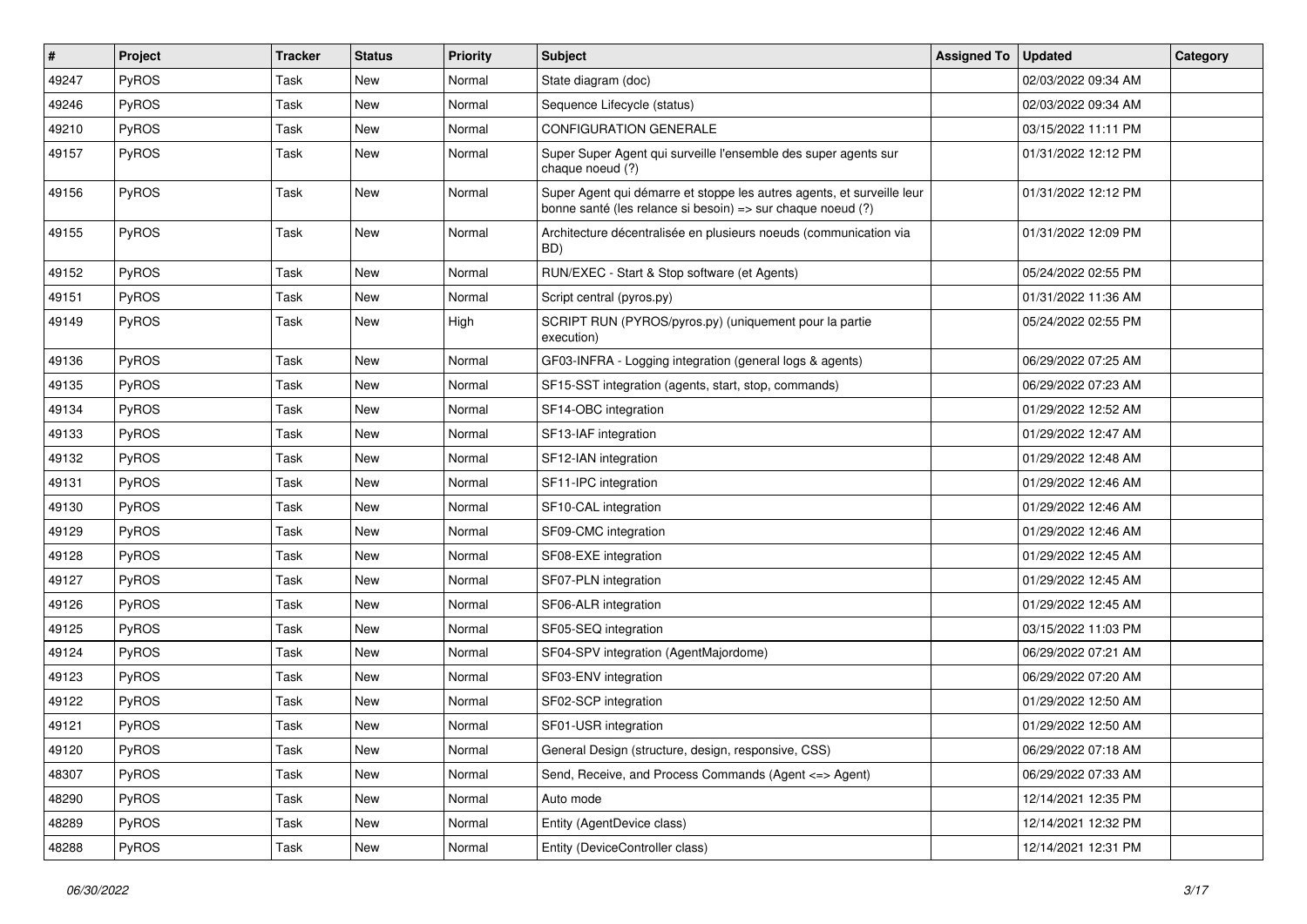| #     | Project      | <b>Tracker</b> | <b>Status</b> | <b>Priority</b> | <b>Subject</b>                                                                             | <b>Assigned To</b> | Updated             | Category |
|-------|--------------|----------------|---------------|-----------------|--------------------------------------------------------------------------------------------|--------------------|---------------------|----------|
| 48285 | PyROS        | Task           | New           | Normal          | Lancement auto et gestion du DeviceController associé                                      |                    | 12/14/2021 12:22 PM |          |
| 48284 | PyROS        | Task           | New           | Normal          | Lancement auto et gestion des Components associés (qui sont aussi<br>des DeviceController) |                    | 12/14/2021 12:20 PM |          |
| 48279 | PyROS        | Task           | <b>New</b>    | Normal          | General LOGGING (fichiers texte, écran en mode debug)                                      |                    | 03/16/2022 04:45 PM |          |
| 48278 | PyROS        | Task           | <b>New</b>    | High            | AGENT général (dont dépendent tous les agents et AgentDevices)                             |                    | 06/29/2022 07:37 AM |          |
| 48276 | PyROS        | Task           | New           | Normal          | Scripts d'installation docker                                                              |                    | 12/14/2021 11:44 AM |          |
| 48275 | PyROS        | Task           | <b>New</b>    | Normal          | version PROD TNC Nouvelle Calédonie - instance docker de<br>production sur site final      |                    | 12/14/2021 11:42 AM |          |
| 48274 | PyROS        | Task           | New           | Normal          | version TEST TNC France - instance docker de test en France                                |                    | 12/14/2021 11:42 AM |          |
| 48273 | PyROS        | Task           | <b>New</b>    | Normal          | version DEV guitalens - instance docker sur serveur guitalens                              |                    | 12/14/2021 11:46 AM |          |
| 48271 | PyROS        | Task           | <b>New</b>    | High            | CLASSIC installation (with venv)                                                           |                    | 03/16/2022 07:27 AM |          |
| 48270 | PyROS        | Task           | New           | Normal          | SCRIPT INSTALL/UPDATE (PYROS/pyros.py) (uniquement pour la<br>partie install & update)     |                    | 02/23/2022 05:57 PM |          |
| 47447 | PyROS        | Task           | <b>New</b>    | Normal          | (F05) ACTIONS (CRUD), VIEWS, and AUTHORIZATIONS                                            |                    | 02/23/2022 10:45 AM |          |
| 47446 | PyROS        | Task           | <b>New</b>    | Normal          | <b>DOSSIER SSI</b>                                                                         |                    | 10/11/2021 11:32 AM |          |
| 47445 | PyROS        | Task           | <b>New</b>    | Normal          | CAHIER DE RECETTE (NC)                                                                     |                    | 10/11/2021 11:31 AM |          |
| 47444 | PyROS        | Task           | New           | Normal          | MANUELS UTILISATION, INSTALLATION, ET MAINTENANCE                                          |                    | 10/11/2021 11:31 AM |          |
| 47443 | PyROS        | Task           | <b>New</b>    | Normal          | RAPPORT DES TESTS & VALIDATIONS (application du plan de<br>test)                           |                    | 10/11/2021 11:31 AM |          |
| 47442 | PyROS        | Task           | New           | Normal          | PLAN DE TESTS ET DE VALIDATIONS                                                            |                    | 10/11/2021 11:33 AM |          |
| 47441 | PyROS        | Task           | New           | Normal          | DOSSIER DE DÉFINITION                                                                      |                    | 10/11/2021 11:32 AM |          |
| 47440 | PyROS        | Task           | <b>New</b>    | Normal          | <b>LIVRABLES</b>                                                                           |                    | 10/11/2021 11:29 AM |          |
| 47439 | PyROS        | Task           | <b>New</b>    | Normal          | PA et PK CNES                                                                              |                    | 01/31/2022 11:29 AM |          |
| 47438 | PyROS        | Task           | <b>New</b>    | Normal          | PK5 (2023-06) - Doc LIVRABLES (et Présentations)                                           |                    | 10/11/2021 11:26 AM |          |
| 47437 | PyROS        | Task           | New           | Normal          | PA4.1 (2023-05) - Présentations et Rapport Avancement                                      |                    | 10/11/2021 11:25 AM |          |
| 47436 | PyROS        | Task           | <b>New</b>    | Normal          | PK4 (2023-02) - Doc LIVRABLES (et Présentations)                                           |                    | 10/11/2021 11:23 AM |          |
| 47435 | <b>PyROS</b> | Task           | New           | Normal          | PA3.2 (2023-02) - Présentations et Rapport Avancement                                      |                    | 10/11/2021 11:22 AM |          |
| 47433 | PyROS        | Task           | <b>New</b>    | Normal          | PA3.1 (2023-01) - Présentations et Rapport Avancement                                      |                    | 10/11/2021 11:22 AM |          |
| 47432 | PyROS        | Task           | New           | Normal          | PK3 (2023-01) - Doc LIVRABLES (et Présentations)                                           |                    | 10/11/2021 11:20 AM |          |
| 47431 | PyROS        | Task           | New           | Normal          | PA2.2 (2022-10) - Présentations et Rapport Avancement                                      |                    | 10/11/2021 11:19 AM |          |
| 47430 | PyROS        | Task           | New           | Normal          | PA2.1 (2022-08) - Présentations et Rapport Avancement                                      |                    | 10/11/2021 11:18 AM |          |
| 47428 | PyROS        | Task           | New           | Normal          | PK2 (2022-06) - Présentations + RA + Doc LIVRABLES                                         |                    | 01/31/2022 11:34 AM |          |
| 47419 | PyROS        | Task           | New           | Normal          | F16 FUNCTIONAL Tests                                                                       |                    | 10/11/2021 10:11 AM |          |
| 47418 | PyROS        | Task           | New           | Normal          | F15 FUNCTIONAL Tests                                                                       |                    | 10/11/2021 10:11 AM |          |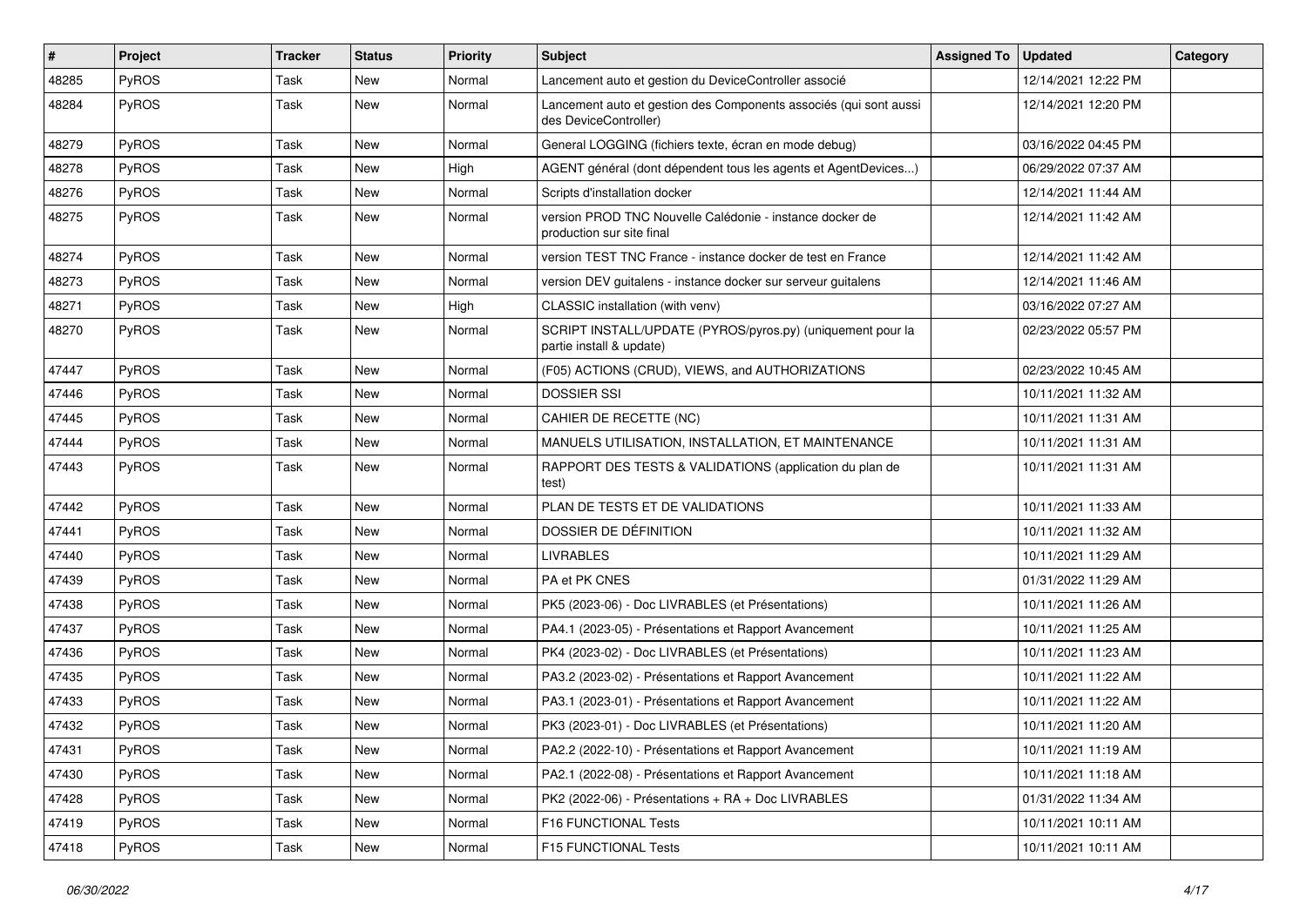| #     | Project | <b>Tracker</b> | <b>Status</b> | <b>Priority</b> | <b>Subject</b>                                                                              | <b>Assigned To</b> | Updated             | Category |
|-------|---------|----------------|---------------|-----------------|---------------------------------------------------------------------------------------------|--------------------|---------------------|----------|
| 47416 | PyROS   | Task           | New           | Normal          | F13 FUNCTIONAL Tests                                                                        |                    | 10/11/2021 10:11 AM |          |
| 47415 | PyROS   | Task           | New           | Normal          | F12 FUNCTIONAL Tests                                                                        |                    | 10/11/2021 10:11 AM |          |
| 47414 | PyROS   | Task           | New           | Normal          | F11 FUNCTIONAL Tests                                                                        |                    | 10/11/2021 10:10 AM |          |
| 47413 | PyROS   | Task           | New           | Normal          | <b>F10 FUNCTIONAL Tests</b>                                                                 |                    | 10/11/2021 10:10 AM |          |
| 47412 | PyROS   | Task           | In progress   | Normal          | F09 Tests                                                                                   |                    | 10/12/2021 03:01 PM |          |
| 47411 | PyROS   | Task           | New           | Normal          | <b>F08 FUNCTIONAL Tests</b>                                                                 |                    | 10/11/2021 10:10 AM |          |
| 47410 | PyROS   | Task           | <b>New</b>    | Normal          | <b>F07 FUNCTIONAL Tests</b>                                                                 |                    | 10/11/2021 10:10 AM |          |
| 47409 | PyROS   | Task           | <b>New</b>    | Normal          | <b>F06 FUNCTIONAL Tests</b>                                                                 |                    | 10/11/2021 10:10 AM |          |
| 47408 | PyROS   | Task           | In progress   | Normal          | F05 Tests                                                                                   |                    | 10/12/2021 03:00 PM |          |
| 47407 | PyROS   | Task           | In progress   | Normal          | F04 Tests                                                                                   |                    | 10/12/2021 03:00 PM |          |
| 47406 | PyROS   | Task           | In progress   | Normal          | F03 Tests                                                                                   |                    | 10/12/2021 03:00 PM |          |
| 47405 | PyROS   | Task           | In progress   | Normal          | F02 Tests                                                                                   |                    | 10/12/2021 02:59 PM |          |
| 47403 | PyROS   | Task           | New           | Normal          | HIGH LEVEL FUNCTION TESTS - Transversal functionalities TESTs<br>involving several features |                    | 10/11/2021 10:08 AM |          |
| 47402 | PyROS   | Task           | New           | Normal          | INTEGRATION TESTS - FEATURES integration tests with each other                              |                    | 10/11/2021 10:07 AM |          |
| 47401 | PyROS   | Task           | New           | Normal          | FUNCTIONAL TESTS - Each FEATURE functional tests                                            |                    | 10/11/2021 11:42 AM |          |
| 47393 | PyROS   | Task           | New           | Normal          | Device Config file (cf F14)                                                                 |                    | 12/14/2021 12:33 PM |          |
| 47392 | PyROS   | Task           | New           | Normal          | Device Commands Grammar (Generic & Native)                                                  |                    | 12/14/2021 12:32 PM |          |
| 47391 | PyROS   | Task           | New           | Normal          | Device Simulator (DeviceSimulator)                                                          |                    | 12/14/2021 12:32 PM |          |
| 47390 | PyROS   | Task           | <b>New</b>    | Normal          | Device Agent (AgentDevice) (de type Agent)                                                  |                    | 12/14/2021 12:32 PM |          |
| 47389 | PyROS   | Task           | New           | Normal          | Device Controller (DeviceController)                                                        |                    | 12/14/2021 12:29 PM |          |
| 47388 | PyROS   | Task           | <b>New</b>    | High            | (F14) ENTITIES - definition & implementation - CONFIG FILES                                 |                    | 01/29/2022 01:25 AM |          |
| 47387 | PyROS   | Task           | <b>New</b>    | Normal          | (F14) CRUD config                                                                           |                    | 01/29/2022 01:24 AM |          |
| 47386 | PyROS   | Task           | New           | Normal          | (F03) Initial data (fixture)                                                                |                    | 12/15/2021 07:32 AM |          |
| 47375 | PyROS   | Task           | <b>New</b>    | Normal          | Association quota SP                                                                        |                    | 10/11/2021 10:37 AM |          |
| 46790 | PyROS   | Task           | New           | Normal          | F16 - EXIGENCES satisfaites (+ tests mis à jour)                                            |                    | 09/14/2021 02:47 PM |          |
| 46789 | PyROS   | Task           | <b>New</b>    | Normal          | F15 - EXIGENCES satisfaites (+ tests mis à jour)                                            |                    | 09/14/2021 02:47 PM |          |
| 46788 | PyROS   | Task           | New           | Normal          | (F14) EXIGENCES satisfaites (+ tests mis à jour)                                            |                    | 01/29/2022 01:24 AM |          |
| 46787 | PyROS   | Task           | New           | Normal          | (F09) REQUIREMENTS validated (+ tests udpated)                                              |                    | 12/14/2021 12:18 PM |          |
| 46786 | PyROS   | Task           | New           | Normal          | F08 - EXIGENCES satisfaites (+ tests mis à jour)                                            |                    | 09/14/2021 02:45 PM |          |
| 46785 | PyROS   | Task           | New           | Normal          | F07 - EXIGENCES satisfaites (+ tests mis à jour)                                            |                    | 09/14/2021 02:44 PM |          |
| 46783 | PyROS   | Task           | New           | Normal          | F04 - EXIGENCES satisfaites (+ tests mis à jour)                                            |                    | 09/14/2021 02:43 PM |          |
| 46782 | PyROS   | Task           | New           | Normal          | F03 - EXIGENCES satisfaites (+ tests mis à jour)                                            |                    | 09/14/2021 02:43 PM |          |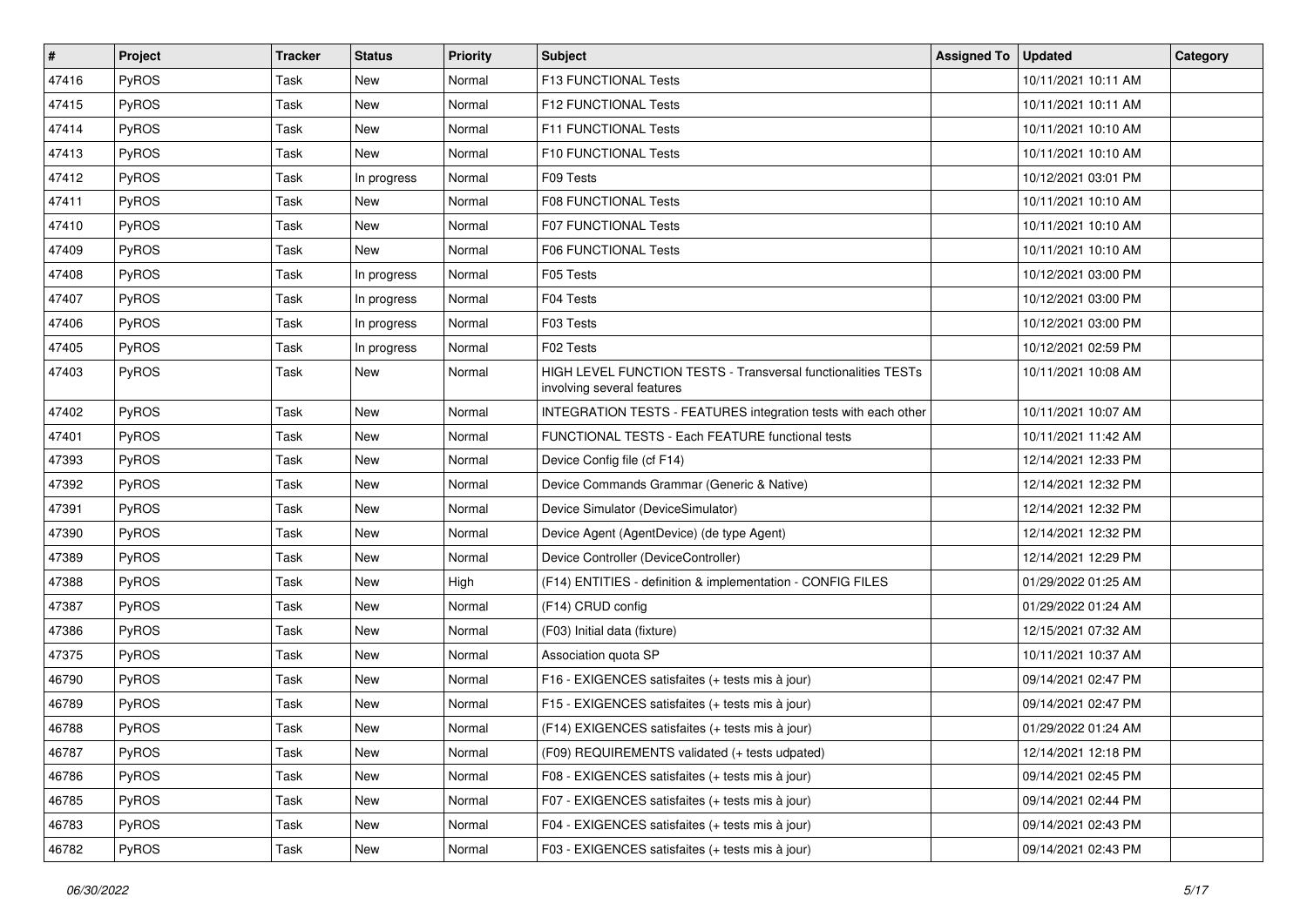| #     | <b>Project</b> | <b>Tracker</b> | <b>Status</b> | <b>Priority</b> | <b>Subject</b>                                                                       | <b>Assigned To</b> | Updated             | Category |
|-------|----------------|----------------|---------------|-----------------|--------------------------------------------------------------------------------------|--------------------|---------------------|----------|
| 46781 | PyROS          | Task           | New           | Normal          | (F02) EXIGENCES satisfaites (+ tests mis à jour)                                     |                    | 01/29/2022 01:27 AM |          |
| 46780 | PyROS          | Task           | New           | Normal          | (F01) EXIGENCES satisfaites (+ tests mis à jour)                                     |                    | 10/08/2021 06:01 PM |          |
| 45818 | PyROS          | Task           | New           | Normal          | (F14) TESTS to validate this feature                                                 |                    | 08/09/2021 10:43 AM |          |
| 45816 | PyROS          | Task           | <b>New</b>    | Normal          | <b>SP Delete</b>                                                                     |                    | 10/28/2021 08:35 AM |          |
| 45815 | PyROS          | Task           | <b>New</b>    | Normal          | test_SCP_manage_quota                                                                |                    | 09/22/2021 04:47 PM |          |
| 45811 | PyROS          | Task           | New           | Normal          | SP update                                                                            |                    | 11/03/2021 09:16 AM |          |
| 45810 | PyROS          | Task           | <b>New</b>    | Normal          | SP Read (view list and view 1)                                                       |                    | 10/27/2021 02:47 PM |          |
| 45809 | PyROS          | Task           | New           | Normal          | <b>SP</b> Create                                                                     |                    | 10/27/2021 08:42 AM |          |
| 45791 | PyROS          | Task           | New           | Normal          | PA1.1 (2022-03) - Présentations et Rapport Avancement                                |                    | 10/11/2021 11:14 AM |          |
| 45790 | PyROS          | Task           | <b>New</b>    | Normal          | PK1 (2022-01) - Présentations + RA + Doc LIVRABLES                                   |                    | 01/31/2022 11:33 AM |          |
| 45781 | PyROS          | Task           | In progress   | Normal          | Documentation et Présentations pour les PA et PK CNES                                |                    | 01/31/2022 11:32 AM |          |
| 45776 | PyROS          | Task           | New           | Normal          | <b>Test User Delete</b>                                                              |                    | 08/13/2021 01:46 PM |          |
| 45772 | PyROS          | Task           | New           | Normal          | Test User Read (view list and view 1)                                                |                    | 08/13/2021 01:51 PM |          |
| 45766 | PyROS          | Task           | <b>New</b>    | Normal          | <b>Test User Update</b>                                                              |                    | 08/13/2021 01:53 PM |          |
| 45762 | PyROS          | Task           | New           | Normal          | <b>Test User Connexion</b>                                                           |                    | 08/13/2021 01:55 PM |          |
| 45761 | PyROS          | Task           | New           | Normal          | Test User Create (registration)                                                      |                    | 08/13/2021 01:54 PM |          |
| 45756 | PyROS          | Task           | New           | Normal          | QUOTA & PRIO - Gestion du quota et de la priorité                                    |                    | 10/11/2021 10:35 AM |          |
| 45749 | PyROS          | Task           | In progress   | Normal          | Gérer le retrait et le retour d'un device (panne, désactiver/réactiver un<br>device) |                    | 08/09/2021 10:42 AM |          |
| 45748 | PyROS          | Task           | New           | Normal          | Définir Accesseurs (getX())                                                          |                    | 01/29/2022 01:21 AM |          |
| 45556 | PyROS          | Task           | New           | Normal          | User activation/deactivation                                                         |                    | 06/25/2021 08:18 AM |          |
| 45552 | PyROS          | Task           | <b>New</b>    | Normal          | General configuration integration                                                    |                    | 03/15/2022 11:15 PM |          |
| 45485 | PyROS          | Feature        | <b>New</b>    | High            | **** D0 - GENERAL, ADMINISTRATIVE & TECHNICAL                                        |                    | 03/16/2022 04:53 PM |          |
| 45484 | PyROS          | Feature        | New           | Normal          | **** D5 - Images management (L1-L2)                                                  |                    | 02/02/2022 02:36 PM |          |
| 45483 | PyROS          | Feature        | New           | High            | **** D4 - Images production (L0)                                                     |                    | 03/16/2022 07:28 AM |          |
| 45482 | PyROS          | Feature        | New           | High            | **** D3 - Sequences submission & plannig                                             |                    | 02/22/2022 03:01 PM |          |
| 45481 | PyROS          | Feature        | New           | Normal          | **** D2 - Users & Programs                                                           |                    | 03/29/2022 09:17 AM |          |
| 45480 | PyROS          | Feature        | New           | High            | **** D1 - System Security & Control                                                  |                    | 06/29/2022 07:39 AM |          |
| 45452 | PyROS          | Story          | New           | Normal          | *** REQ-0XX REQUIREMENTS FROM CNES (PR)                                              |                    | 06/14/2021 01:17 PM |          |
| 45346 | PyROS          | Task           | New           | Normal          | (F10) ENTITIES - Initial data (fixture)                                              |                    | 06/03/2021 09:17 AM |          |
| 45295 | PyROS          | Task           | New           | Normal          | Create DARK files (acquisition)                                                      |                    | 05/27/2021 11:22 AM |          |
| 45294 | PyROS          | Task           | New           | Normal          | Create BIAS files (acquisition)                                                      |                    | 05/27/2021 11:22 AM |          |
| 45293 | PyROS          | Task           | New           | Normal          | Create FLAT files (acquisition)                                                      |                    | 05/27/2021 11:21 AM |          |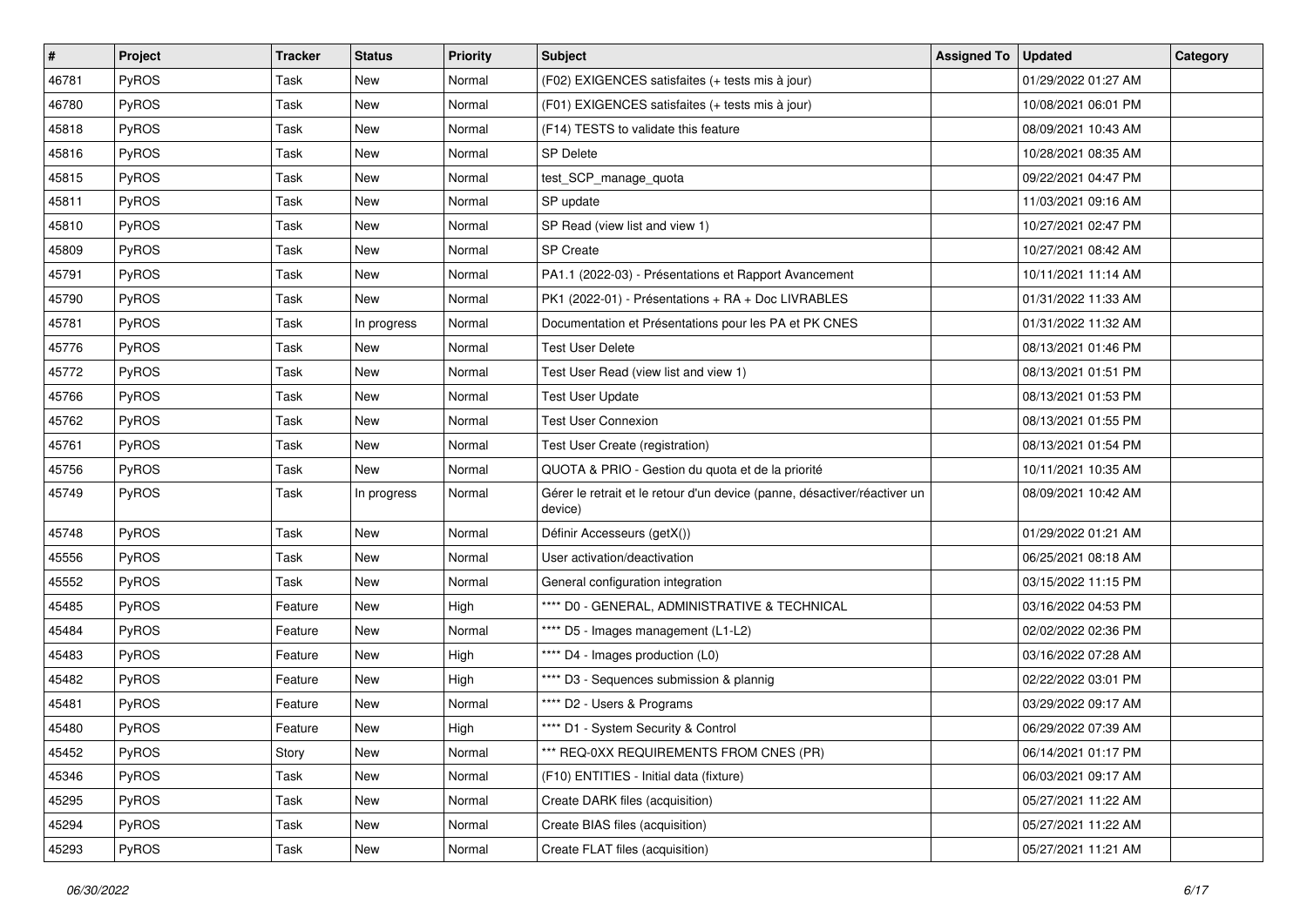| #     | Project | <b>Tracker</b> | <b>Status</b> | <b>Priority</b> | <b>Subject</b>                                                                                                          | <b>Assigned To</b> | <b>Updated</b>      | Category |
|-------|---------|----------------|---------------|-----------------|-------------------------------------------------------------------------------------------------------------------------|--------------------|---------------------|----------|
| 45292 | PyROS   | Task           | <b>New</b>    | Normal          | (F10) TESTS to validate this feature                                                                                    |                    | 05/27/2021 11:11 AM |          |
| 45291 | PyROS   | Task           | New           | Normal          | (F10) AUTHORIZATIONS for this feature (who can do what) :<br>documentation & implementation                             |                    | 06/08/2021 08:19 AM |          |
| 45290 | PyROS   | Task           | <b>New</b>    | Normal          | (F10) ENTITIES - definition & implementation                                                                            |                    | 06/03/2021 09:17 AM |          |
| 45195 | PyROS   | Story          | <b>New</b>    | Normal          | REQ-122 Page information état agent                                                                                     |                    | 05/12/2021 12:18 PM |          |
| 45194 | PyROS   | Story          | New           | Normal          | REQ-121 Limiter le nombre d'essais de connexion d'un utilisateur                                                        |                    | 05/12/2021 12:17 PM |          |
| 45193 | PyROS   | Story          | <b>New</b>    | Normal          | REQ-120 Pages web dédiées pour gérer différents besoins                                                                 |                    | 05/12/2021 12:17 PM |          |
| 45192 | PyROS   | Story          | New           | Normal          | REQ-119 Analyse images : le service de traitement d'images doit être<br>interopérable (à distance, par service externe) |                    | 05/12/2021 12:17 PM |          |
| 45191 | PyROS   | Story          | New           | Normal          | REQ-118 Avoir un obturateur sur les caméras (Utile pour faire les<br>Dark)                                              |                    | 05/12/2021 12:16 PM |          |
| 45190 | PyROS   | Story          | New           | Normal          | REQ-117 Calibration : génération des images de calibration en<br>fonction du temps (DBF) (Dark dépend du temps pose)    |                    | 05/12/2021 12:16 PM |          |
| 45189 | PyROS   | Story          | New           | Normal          | REQ-116 Calibration astro: trouver une solution quand l'image est<br>distendue (distortion)                             |                    | 05/12/2021 12:16 PM |          |
| 45188 | PyROS   | Story          | New           | Normal          | REQ-115 Calibration : traiter efficacement les fichiers de calibration<br>DBF (dark, bias, flat)                        |                    | 05/12/2021 12:15 PM |          |
| 45187 | PyROS   | Story          | <b>New</b>    | Normal          | REQ-114 Planification des séquences : Equité                                                                            |                    | 05/12/2021 12:15 PM |          |
| 45186 | PyROS   | Story          | New           | Normal          | REQ-113 Planification des séquences : Efficacité, efficience                                                            |                    | 05/12/2021 12:15 PM |          |
| 45185 | PyROS   | Story          | <b>New</b>    | Normal          | REQ-112 Planification des séquences : Flexibilité                                                                       |                    | 05/12/2021 12:14 PM |          |
| 45184 | PyROS   | Story          | <b>New</b>    | Normal          | REQ-111 Mise en sécurité automatique en cas de cyclone                                                                  |                    | 03/16/2022 04:38 PM |          |
| 45183 | PyROS   | Story          | New           | Normal          | REQ-110 Arrêt et redémarrage automatique en cas de coupure<br>électrique                                                |                    | 03/16/2022 04:38 PM |          |
| 45182 | PyROS   | Story          | New           | Normal          | REQ-109 Afficher infos utiles sur les requetes/séquences                                                                |                    | 05/12/2021 12:13 PM |          |
| 45181 | PyROS   | Story          | <b>New</b>    | Normal          | REQ-108 Pouvoir déposer dans différents systèmes de coordonnées                                                         |                    | 02/22/2022 04:38 PM |          |
| 45180 | PyROS   | Story          | New           | Normal          | REQ-107 Suivi complet d'une requête, depuis son dépot, jusqu'à son<br>exécution, en passant par sa planification        |                    | 05/12/2021 12:12 PM |          |
| 45179 | PyROS   | Story          | <b>New</b>    | Normal          | REQ-106 Requete appartient à un SP (lié à un PI qui est lié à des<br>users)                                             |                    | 05/12/2021 12:12 PM |          |
| 45178 | PyROS   | Story          | <b>New</b>    | Normal          | REQ-105 Pouvoir enlever une séquence (scène) déposée pour en<br>déposer une autre                                       |                    | 05/12/2021 12:11 PM |          |
| 45177 | PyROS   | Story          | New           | Normal          | REQ-104 Rôles utilisateurs (profils)                                                                                    |                    | 05/12/2021 12:11 PM |          |
| 45176 | PyROS   | Story          | New           | Normal          | REQ-103 Connexion unique pour accéder à tous les services, si<br>possible via annuaire LDAP                             |                    | 05/12/2021 12:10 PM |          |
| 45175 | PyROS   | Story          | New           | Normal          | REQ-102 Surveillance et sécurisation de la BD                                                                           |                    | 03/16/2022 04:38 PM |          |
| 45174 | PyROS   | Story          | New           | Normal          | REQ-213 Sauvegarde temporaire des images brutes pour opérations<br>de maintenance                                       |                    | 05/12/2021 12:01 PM |          |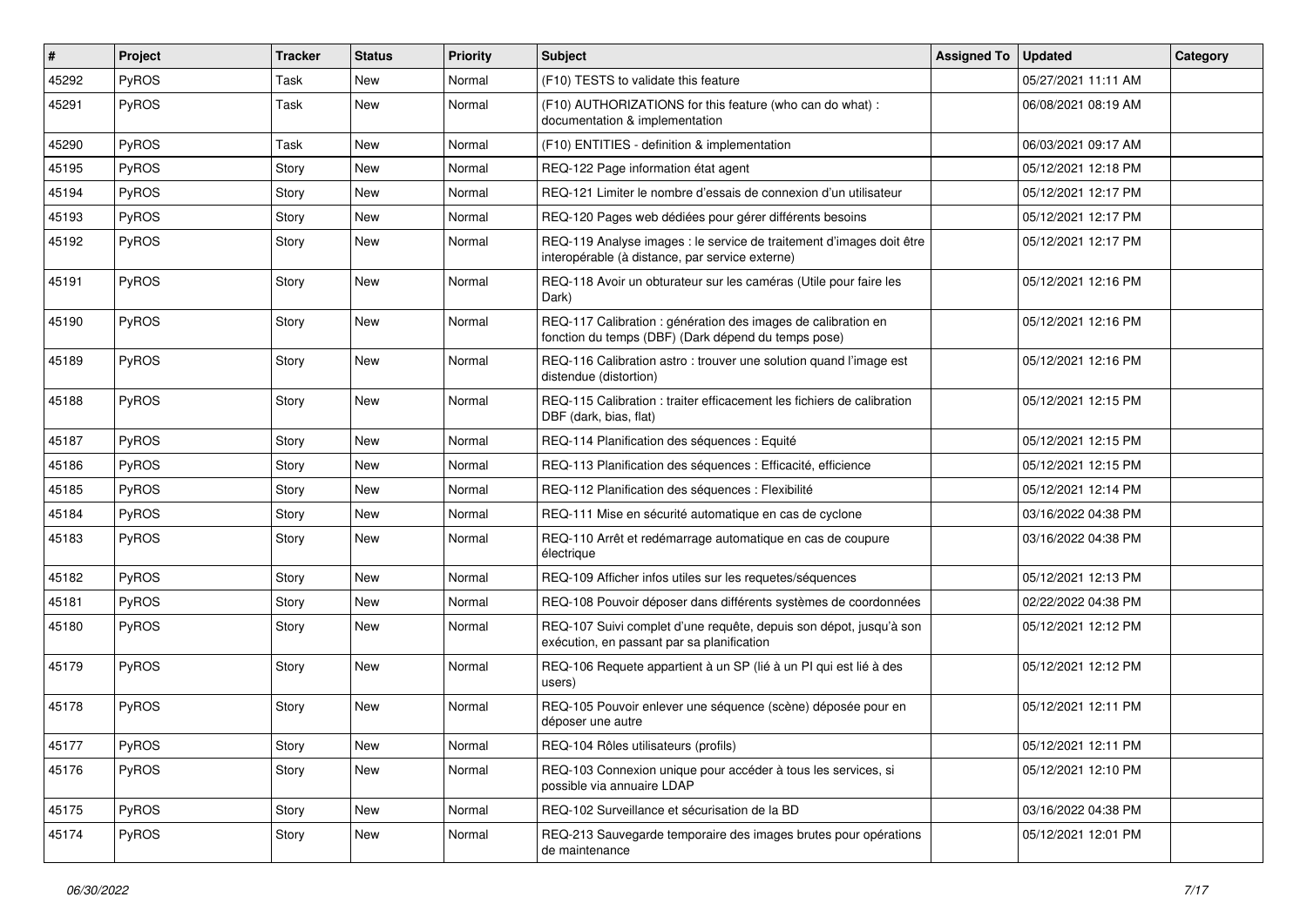| $\sharp$ | Project | <b>Tracker</b> | <b>Status</b> | <b>Priority</b> | Subject                                                                   | <b>Assigned To</b> | <b>Updated</b>      | Category |
|----------|---------|----------------|---------------|-----------------|---------------------------------------------------------------------------|--------------------|---------------------|----------|
| 45173    | PyROS   | Story          | New           | Normal          | REQ-212 Espace privé pour extensions et déploiement sans git              |                    | 05/12/2021 12:00 PM |          |
| 45172    | PyROS   | Story          | <b>New</b>    | Normal          | REQ-211 Allsky scan                                                       |                    | 05/12/2021 11:58 AM |          |
| 45171    | PyROS   | Story          | New           | Normal          | REQ-210 Affichage contenu BD                                              |                    | 05/12/2021 11:58 AM |          |
| 45170    | PyROS   | Story          | <b>New</b>    | Normal          | REQ-209 Lecture des logs                                                  |                    | 05/12/2021 11:58 AM |          |
| 45169    | PyROS   | Story          | <b>New</b>    | Normal          | REQ-208 Lecture et téléchargement des images                              |                    | 05/12/2021 11:57 AM |          |
| 45168    | PyROS   | Story          | New           | Normal          | REQ-207 Rapports de synthèse, outils de monitoring                        |                    | 05/12/2021 11:57 AM |          |
| 45167    | PyROS   | Story          | <b>New</b>    | Normal          | REQ-206 Espace mutualisé (comme CADOR)                                    |                    | 05/12/2021 11:57 AM |          |
| 45166    | PyROS   | Story          | New           | Normal          | REQ-205 Bandeau en haut de pages pour messages d'info ou<br>avertissement |                    | 05/12/2021 11:56 AM |          |
| 45165    | PyROS   | Story          | New           | Normal          | REQ-204 Architecture site, différents espaces selon les roles             |                    | 05/12/2021 11:56 AM |          |
| 45164    | PyROS   | Story          | New           | Normal          | REQ-203 GUI multilingue (choix de la langue)                              |                    | 05/12/2021 11:55 AM |          |
| 45163    | PyROS   | Story          | New           | Normal          | REQ-013 PYROS-10 ordonnancement temps réel                                |                    | 07/01/2021 08:30 AM |          |
| 45162    | PyROS   | Story          | <b>New</b>    | Normal          | REQ-014 PYROS-10 priorité et quotas utilisateurs                          |                    | 07/01/2021 08:29 AM |          |
| 45161    | PyROS   | Story          | New           | Normal          | REQ-011 PYROS-10 ordonnanceur sur chaque télescope                        |                    | 07/01/2021 08:29 AM |          |
| 45160    | PyROS   | Story          | <b>New</b>    | Normal          | REQ-012 PYROS-10 limiter les temps morts entre requêtes                   |                    | 05/12/2021 10:47 AM |          |
| 45159    | PyROS   | Story          | New           | Normal          | REQ-003 Interface avec les données CNRS de manière authentifiée           |                    | 05/12/2021 10:46 AM |          |
| 45158    | PyROS   | Story          | New           | Normal          | REQ-006 Notification de changement d'état d'une requête                   |                    | 05/12/2021 10:45 AM |          |
| 45157    | PyROS   | Story          | New           | Normal          | REQ-002 Déclenchement des jobs sur déclenchement au lieu de<br>scrutation |                    | 05/12/2021 11:46 AM |          |
| 45156    | PyROS   | Story          | New           | Normal          | REQ-004 POC GTRS et websocket                                             |                    | 05/12/2021 11:45 AM |          |
| 45155    | PyROS   | Story          | New           | Normal          | REQ-001 planification de tâches récurrentes                               |                    | 05/12/2021 10:44 AM |          |
| 45154    | PyROS   | Story          | New           | Normal          | REQ-070 SSI_010 Spécifications techniques SSI                             |                    | 03/16/2022 04:42 PM |          |
| 45153    | PyROS   | Story          | New           | Normal          | REQ-051 Sécurité des systèmes informatique (SSI)                          |                    | 03/16/2022 04:44 PM |          |
| 45152    | PyROS   | Story          | New           | Normal          | REQ-068 ACCEPT_010 Plan de validation et d'essai                          |                    | 05/12/2021 10:42 AM |          |
| 45151    | PyROS   | Story          | New           | Normal          | REQ-069 Plan de validation et d'essai                                     |                    | 05/12/2021 10:42 AM |          |
| 45150    | PyROS   | Story          | New           | Normal          | REQ-066 QUALIF_030 Exigence                                               |                    | 05/12/2021 10:41 AM |          |
| 45149    | PyROS   | Story          | New           | Normal          | REQ-067 Qualification des exigences                                       |                    | 05/12/2021 10:41 AM |          |
| 45148    | PyROS   | Story          | New           | Normal          | REQ-063 Qualification opérationnelle                                      |                    | 05/12/2021 10:40 AM |          |
| 45147    | PyROS   | Story          | New           | Normal          | REQ-059 Qualification technique                                           |                    | 05/12/2021 10:40 AM |          |
| 45146    | PyROS   | Story          | New           | Normal          | REQ-064 Déploiement                                                       |                    | 05/12/2021 10:39 AM |          |
| 45145    | PyROS   | Story          | New           | Normal          | REQ-062 QUALIF_020 Qualification opérationnelle                           |                    | 05/12/2021 10:39 AM |          |
| 45144    | PyROS   | Story          | New           | Normal          | REQ-060 JUSTIF_010 Justification de la définition                         |                    | 05/12/2021 10:38 AM |          |
| 45143    | PyROS   | Story          | New           | Normal          | REQ-061 Justification de la définition                                    |                    | 05/12/2021 10:37 AM |          |
| 45142    | PyROS   | Story          | New           | Normal          | REQ-058 QUALIF_010 Qualification technique                                |                    | 05/12/2021 10:37 AM |          |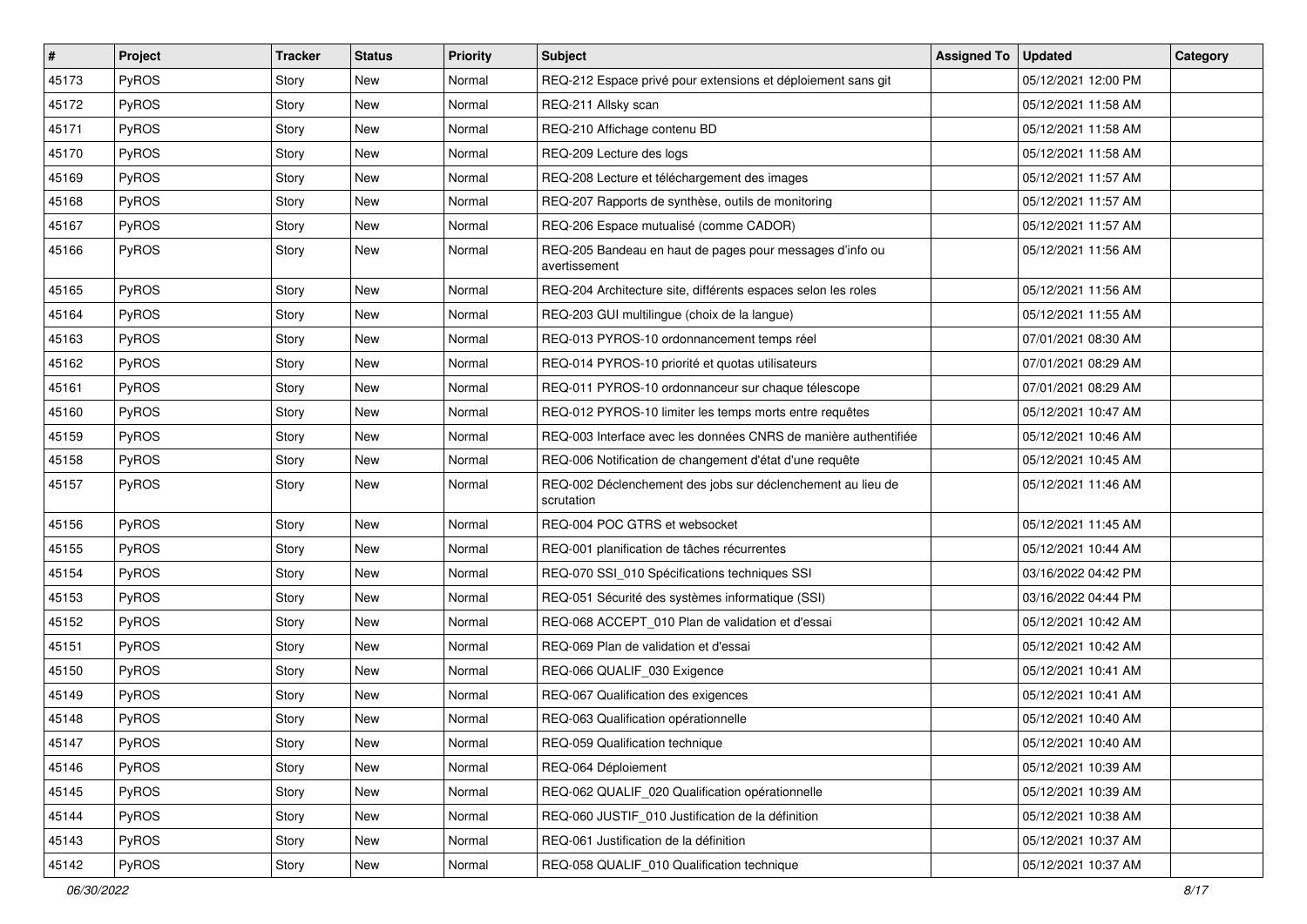| $\sharp$ | Project      | <b>Tracker</b> | <b>Status</b> | <b>Priority</b> | <b>Subject</b>                                                                          | <b>Assigned To</b> | Updated             | Category |
|----------|--------------|----------------|---------------|-----------------|-----------------------------------------------------------------------------------------|--------------------|---------------------|----------|
| 45141    | PyROS        | Story          | New           | Normal          | REQ-056 INTERFACE_010 Interfaçage avec PyROS                                            |                    | 05/12/2021 10:36 AM |          |
| 45140    | PyROS        | Story          | New           | Normal          | REQ-057 Interfaçage avec TAROT NC                                                       |                    | 05/12/2021 10:36 AM |          |
| 45139    | PyROS        | Story          | New           | Normal          | REQ-054 Documentation et Formation                                                      |                    | 05/12/2021 10:35 AM |          |
| 45138    | PyROS        | Story          | New           | Normal          | REQ-055 ERGO 040 Documentation                                                          |                    | 05/12/2021 10:35 AM |          |
| 45137    | PyROS        | Story          | New           | Normal          | REQ-053 ERGO_030 Formation                                                              |                    | 05/12/2021 10:35 AM |          |
| 45136    | PyROS        | Story          | New           | Normal          | REQ-052 ERGO 020 Operabilité                                                            |                    | 05/12/2021 10:34 AM |          |
| 45135    | PyROS        | Story          | <b>New</b>    | Normal          | REQ-050 SURETE_260 Système informatique (SSI)                                           |                    | 03/16/2022 04:42 PM |          |
| 45134    | PyROS        | Story          | New           | Normal          | REQ-043 SURETE_180 Sécurité des personnes : lumière                                     |                    | 05/12/2021 10:33 AM |          |
| 45133    | PyROS        | Story          | New           | Normal          | REQ-042 SURETE_170 Sécurité des personnes : système d'arrêt<br>automatique              |                    | 05/12/2021 10:33 AM |          |
| 45132    | PyROS        | Story          | New           | Normal          | REQ-031 SURETE_040 Automatisation du bâtiment                                           |                    | 05/12/2021 10:32 AM |          |
| 45131    | PyROS        | Story          | New           | Normal          | REQ-049 SURETE_250 Transfert des données                                                |                    | 03/16/2022 04:16 PM |          |
| 45130    | PyROS        | Story          | New           | Normal          | REQ-047 SURETE_240 Sauvegarde des données brutes                                        |                    | 03/16/2022 04:42 PM |          |
| 45129    | PyROS        | Story          | New           | Normal          | REQ-046 SURETE_210 Arrêt du système en cas de condition<br>météorologiques défavorables |                    | 03/16/2022 04:42 PM |          |
| 45128    | PyROS        | Story          | New           | Normal          | REQ-045 SECURITE_200 Système d'alerte                                                   |                    | 03/16/2022 04:42 PM |          |
| 45127    | PyROS        | Story          | New           | Normal          | REQ-044 SURETE_190 Sécurité des personnes : système d'arrêt<br>d'urgence                |                    | 05/12/2021 10:30 AM |          |
| 45126    | <b>PyROS</b> | Story          | <b>New</b>    | Normal          | REQ-048 sauvegarde des données brutes                                                   |                    | 03/16/2022 04:43 PM |          |
| 45125    | PyROS        | Story          | New           | Normal          | REQ-041 information sur les composants (ajout)                                          |                    | 05/12/2021 10:29 AM |          |
| 45124    | PyROS        | Story          | New           | Normal          | REQ-038 focalisation, alignement,                                                       |                    | 05/12/2021 10:29 AM |          |
| 45123    | PyROS        | Story          | New           | Normal          | REQ-036 logiciel pour la maintenance à distance                                         |                    | 05/12/2021 10:28 AM |          |
| 45122    | PyROS        | Story          | New           | Normal          | REQ-032 automatisation du bâtiment et du télescope                                      |                    | 05/12/2021 10:27 AM |          |
| 45121    | PyROS        | Story          | New           | Normal          | REQ-009 requêtes de calibration                                                         |                    | 05/12/2021 10:54 AM |          |
| 45120    | PyROS        | Story          | New           | Normal          | REQ-017 Information sur les requêtes soumises par l'utilisateur                         |                    | 05/12/2021 10:55 AM |          |
| 45119    | PyROS        | Story          | New           | Normal          | REQ-008 requêtes SST flexibles                                                          |                    | 05/12/2021 10:54 AM |          |
| 45118    | PyROS        | Story          | New           | Normal          | REQ-016 informations sur les composants de l'observatoire                               |                    | 05/12/2021 10:55 AM |          |
| 45117    | PyROS        | Story          | <b>New</b>    | Normal          | REQ-019 Mise à disposition des images et mesures                                        |                    | 05/12/2021 10:55 AM |          |
| 45116    | PyROS        | Story          | New           | Normal          | REQ-039 SURETE_160 Sauvegarde des pannes                                                |                    | 05/12/2021 10:56 AM |          |
| 45115    | PyROS        | Story          | New           | Normal          | REQ-035 SURETE_130 Maintenance à distance                                               |                    | 05/12/2021 10:56 AM |          |
| 45114    | PyROS        | Story          | New           | Normal          | REQ-021 FONC_020 Saut en déclinaison entre chaque image                                 |                    | 05/12/2021 10:15 AM |          |
| 45113    | PyROS        | Story          | New           | Normal          | REQ-024 FONC_080 Directions et trajectoires accessibles                                 |                    | 05/12/2021 10:11 AM |          |
| 45112    | PyROS        | Story          | New           | Normal          | REQ-023 FONC_030 Délai de reprogrammation                                               |                    | 05/12/2021 10:00 AM |          |
| 45103    | PyROS        | Story          | New           | Normal          | REQ-033 SURETE_050 Prise en compte de la météo                                          |                    | 03/16/2022 04:42 PM |          |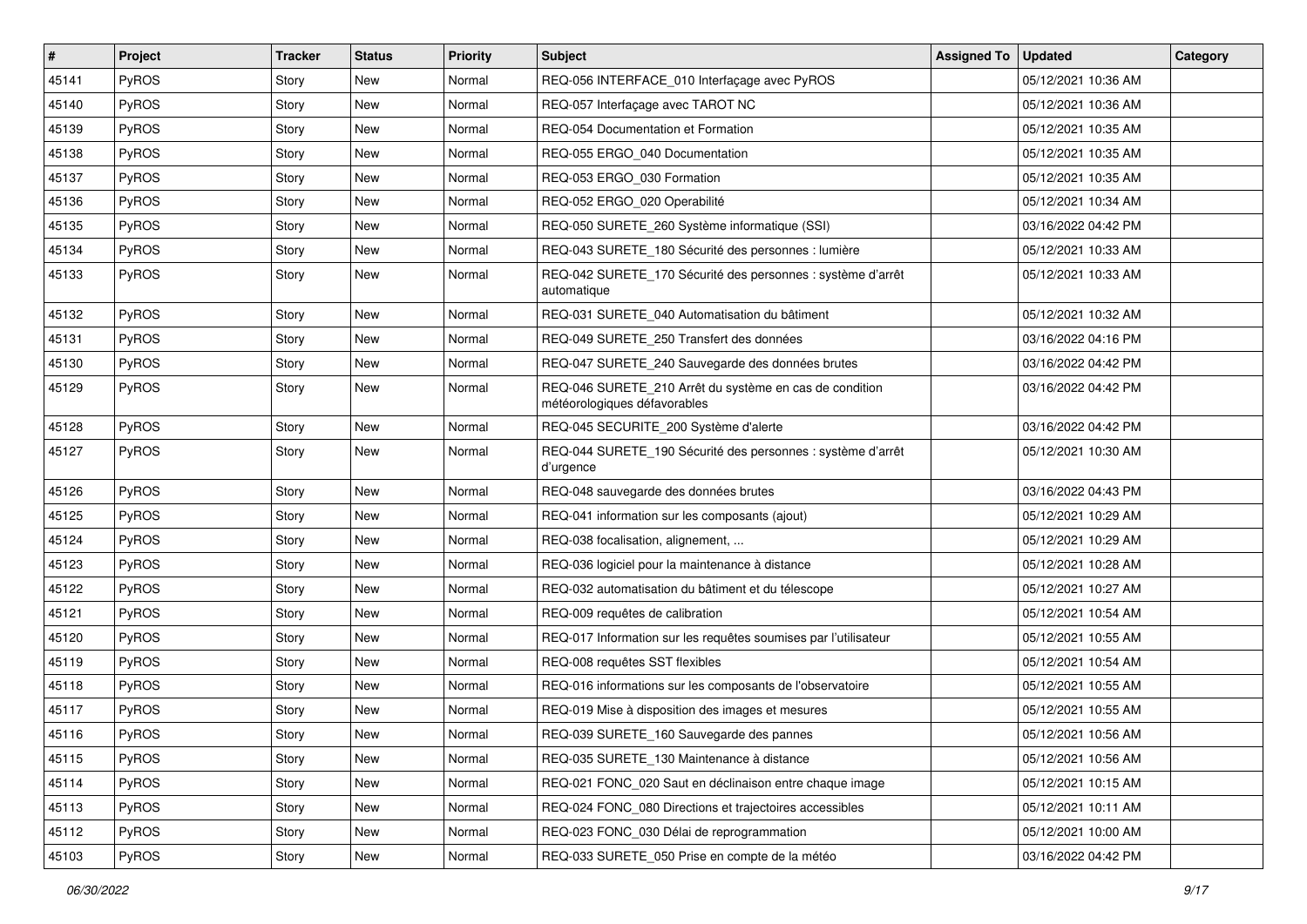| $\sharp$ | Project | <b>Tracker</b> | <b>Status</b> | <b>Priority</b> | <b>Subject</b>                                                                                                                                       | <b>Assigned To</b> | Updated             | Category |
|----------|---------|----------------|---------------|-----------------|------------------------------------------------------------------------------------------------------------------------------------------------------|--------------------|---------------------|----------|
| 45102    | PyROS   | Story          | New           | Normal          | REQ-029 Métadonnées des images                                                                                                                       |                    | 05/11/2021 04:44 PM |          |
| 45101    | PyROS   | Story          | <b>New</b>    | Normal          | REQ-034 SURETE_080 Coupure électrique                                                                                                                |                    | 03/16/2022 04:42 PM |          |
| 45100    | PyROS   | Story          | New           | Normal          | REQ-026 Plage d'angles horaires et ligne d'horizon                                                                                                   |                    | 05/11/2021 04:38 PM |          |
| 45099    | PyROS   | Story          | <b>New</b>    | Normal          | REQ-037 SURETE_140 Vérification du fonctionnement du télescope :<br>calibration                                                                      |                    | 05/11/2021 04:35 PM |          |
| 45098    | PyROS   | Story          | <b>New</b>    | Normal          | REQ-030 SURETE_30 Répartition des nuits                                                                                                              |                    | 05/11/2021 04:27 PM |          |
| 45097    | PyROS   | Story          | <b>New</b>    | Normal          | REQ-028 FONC_180 Métadonnées pour les poursuites LEO<br>(optionnelle)                                                                                |                    | 05/11/2021 04:45 PM |          |
| 45096    | PyROS   | Story          | <b>New</b>    | Normal          | REQ-027 FONC_170 Métadonnées                                                                                                                         |                    | 05/11/2021 04:44 PM |          |
| 45095    | PyROS   | Story          | <b>New</b>    | Normal          | REQ-018 Cloisonnement des données                                                                                                                    |                    | 05/11/2021 04:17 PM |          |
| 45051    | PyROS   | Task           | <b>New</b>    | Normal          | Implémenter le protocole Indi avec une classe DeviceControllerIndi                                                                                   |                    | 05/06/2021 05:05 PM |          |
| 45049    | PyROS   | Task           | <b>New</b>    | Normal          | <b>CAMERA FLI</b>                                                                                                                                    |                    | 07/16/2021 09:34 AM |          |
| 45048    | PyROS   | Task           | <b>New</b>    | Normal          | HARDWARE DEVICES definition, test, config, management                                                                                                |                    | 10/08/2021 05:51 PM |          |
| 45046    | PyROS   | Task           | <b>New</b>    | Normal          | Manual mode                                                                                                                                          |                    | 12/14/2021 12:34 PM |          |
| 45035    | PyROS   | Task           | <b>New</b>    | Normal          | Resilience (failure tolerance)                                                                                                                       |                    | 05/06/2021 12:58 PM |          |
| 45034    | PyROS   | Task           | <b>New</b>    | Normal          | Resilience (failure tolerance)                                                                                                                       |                    | 05/06/2021 12:58 PM |          |
| 45004    | PyROS   | Task           | New           | High            | MAIN CONFIG FILE - Décrire dans un fichier texte la configuration<br>complète d'une UNIT (monture) et tous ses composants et<br>instruments associés |                    | 01/29/2022 01:25 AM |          |
| 45000    | PyROS   | Task           | <b>New</b>    | High            | Generic commands grammar description & management                                                                                                    |                    | 05/06/2021 05:05 PM |          |
| 44999    | PyROS   | Task           | <b>New</b>    | Normal          | Execution                                                                                                                                            |                    | 12/14/2021 12:35 PM |          |
| 44998    | PyROS   | Task           | <b>New</b>    | Normal          | Monitoring: Check & log continuously instrument (or telescope)<br>status                                                                             |                    | 12/14/2021 12:33 PM |          |
| 44997    | PyROS   | Task           | <b>New</b>    | Normal          | Start & Stop                                                                                                                                         |                    | 12/14/2021 12:33 PM |          |
| 44995    | PyROS   | Task           | <b>New</b>    | Normal          | (F09) TESTS to validate this feature                                                                                                                 |                    | 10/08/2021 05:45 PM |          |
| 44994    | PyROS   | Task           | New           | Normal          | (F09) AUTHORIZATIONS for this feature (who can do what) : doc &<br>implem.                                                                           |                    | 12/14/2021 12:15 PM |          |
| 44993    | PyROS   | Task           | <b>New</b>    | Normal          | (F09) ENTITIES definition & implementation                                                                                                           |                    | 12/14/2021 12:33 PM |          |
| 44992    | PyROS   | Task           | <b>New</b>    | Normal          | Switch modes between Automatic and Manual mode                                                                                                       |                    | 05/04/2021 12:31 PM |          |
| 44991    | PyROS   | Task           | New           | Normal          | Execution                                                                                                                                            |                    | 05/04/2021 12:30 PM |          |
| 44990    | PyROS   | Task           | New           | Normal          | Monitoring: Check & log continuously Telescope and instruments<br>status, and make a general synthesis                                               |                    | 05/04/2021 12:30 PM |          |
| 44989    | PyROS   | Task           | New           | Normal          | Start & Stop                                                                                                                                         |                    | 05/04/2021 12:29 PM |          |
| 44988    | PyROS   | Task           | New           | Normal          | TESTS to validate this feature                                                                                                                       |                    | 05/04/2021 12:26 PM |          |
| 44987    | PyROS   | Task           | New           | Normal          | (F08) AUTHORIZATIONS for this feature (who can do what) :<br>documentation & implementation                                                          |                    | 06/08/2021 08:20 AM |          |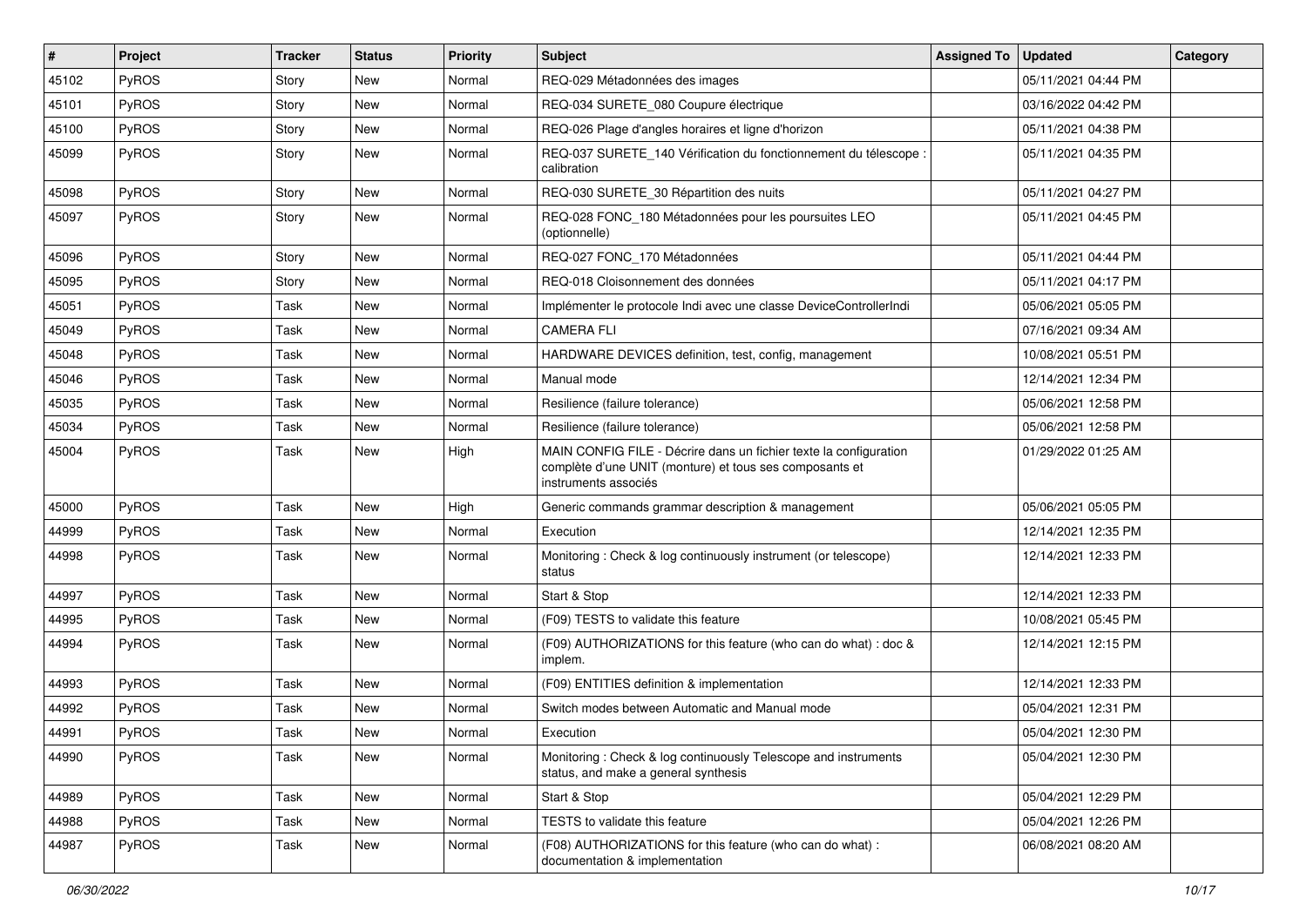| $\vert$ # | Project      | <b>Tracker</b> | <b>Status</b> | <b>Priority</b> | <b>Subject</b>                                                                                                                             | <b>Assigned To</b> | <b>Updated</b>      | Category |
|-----------|--------------|----------------|---------------|-----------------|--------------------------------------------------------------------------------------------------------------------------------------------|--------------------|---------------------|----------|
| 44986     | <b>PyROS</b> | Task           | <b>New</b>    | Normal          | ENTITIES (& properties) to be defined                                                                                                      |                    | 05/04/2021 12:25 PM |          |
| 44973     | <b>PyROS</b> | Task           | New           | Normal          | (F07) Scheduling Sequences according to priorities, quotas,<br>observing conditions, Seq parameters, Seq constraints                       |                    | 05/06/2021 02:59 PM |          |
| 44972     | <b>PyROS</b> | Task           | <b>New</b>    | Normal          | Planning triggers - each time the context is changed                                                                                       |                    | 05/03/2021 12:06 PM |          |
| 44971     | <b>PyROS</b> | Task           | <b>New</b>    | Normal          | Get the list of sequences to be planned                                                                                                    |                    | 05/03/2021 11:43 AM |          |
| 44970     | PyROS        | Task           | <b>New</b>    | Normal          | TESTS to validate this feature                                                                                                             |                    | 05/03/2021 11:41 AM |          |
| 44969     | <b>PyROS</b> | Task           | <b>New</b>    | Normal          | (F07) AUTHORIZATIONS for this feature (who can do what) :<br>documentation & implementation                                                |                    | 06/08/2021 08:21 AM |          |
| 44968     | <b>PyROS</b> | Task           | <b>New</b>    | Normal          | ENTITIES (& properties) to be defined                                                                                                      |                    | 05/03/2021 11:38 AM |          |
| 44945     | <b>PyROS</b> | Task           | New           | Normal          | (READ 1) Sequence detailed view                                                                                                            |                    | 02/03/2022 09:45 AM |          |
| 44932     | <b>PyROS</b> | Task           | <b>New</b>    | Normal          | CREATE a Sequence (must be attached to a valid SP)                                                                                         |                    | 02/23/2022 12:02 PM |          |
| 44924     | PyROS        | Task           | <b>New</b>    | Normal          | (F04) ENTITIES - definition & implementation                                                                                               |                    | 12/15/2021 07:36 AM |          |
| 44923     | <b>PyROS</b> | Task           | <b>New</b>    | Normal          | (F04) TESTS to validate this feature                                                                                                       |                    | 12/15/2021 07:36 AM |          |
| 44922     | <b>PyROS</b> | Task           | <b>New</b>    | Normal          | (F04) AUTHORIZATIONS for this feature (who can do what) :<br>documentation & implementation                                                |                    | 12/15/2021 07:37 AM |          |
| 44921     | <b>PyROS</b> | Task           | <b>New</b>    | Normal          | Démarrage de la production des fichiers de calibration (fin de nuit)                                                                       |                    | 04/30/2021 12:43 PM |          |
| 44920     | <b>PyROS</b> | Task           | <b>New</b>    | Normal          | Démarrage ou fin des observations (début/fin de nuit)                                                                                      |                    | 06/29/2022 07:38 AM |          |
| 44919     | <b>PyROS</b> | Task           | <b>New</b>    | Normal          | Sauvegarder (logger) les différents changements d'état                                                                                     |                    | 06/28/2022 09:58 PM |          |
| 44918     | <b>PyROS</b> | Task           | <b>New</b>    | Normal          | Optimiser : Agir sur le système en fonction des conditions<br>d'observation pour n'observer que quand la qualité du ciel est<br>suffisante |                    | 06/28/2022 09:58 PM |          |
| 44917     | <b>PyROS</b> | Task           | New           | Normal          | Sécuriser : Agir sur le système en fonction de l'environnement<br>(externe/interne) pour la sécurité de l'Observatoire et des personnes    |                    | 06/29/2022 07:39 AM |          |
| 44916     | <b>PyROS</b> | Task           | <b>New</b>    | Normal          | Rythmer : Agir sur le système pour lui donner un rythme en fonction<br>du temps (nuit/jour)                                                |                    | 06/29/2022 07:38 AM |          |
| 44915     | <b>PyROS</b> | Task           | <b>New</b>    | Normal          | Changer le mode du système : passer en mode manuel<br>(maintenance) ou automatique                                                         |                    | 06/28/2022 09:57 PM |          |
| 44914     | <b>PyROS</b> | Task           | New           | Normal          | (re-)Démarrer, mettre en Pause, ou Stopper tout ou partie du système                                                                       |                    | 06/28/2022 09:56 PM |          |
| 44907     | <b>PyROS</b> | Task           | <b>New</b>    | Normal          | Show Weather & Observatory monitored data (in a convenient way)                                                                            |                    | 05/05/2022 09:53 AM |          |
| 44906     | <b>PyROS</b> | Task           | <b>New</b>    | Normal          | Compute and save Observing conditions                                                                                                      |                    | 12/15/2021 07:35 AM |          |
| 44904     | <b>PyROS</b> | Task           | <b>New</b>    | Normal          | Compute, save, and provide higher level (useful) parameters and<br>synthesis from multiple detectors                                       |                    | 12/15/2021 07:34 AM |          |
| 44903     | PyROS        | Task           | <b>New</b>    | Normal          | Save raw data                                                                                                                              |                    | 12/15/2021 07:34 AM |          |
| 44902     | <b>PyROS</b> | Task           | <b>New</b>    | Normal          | Fix raw data                                                                                                                               |                    | 12/15/2021 07:33 AM |          |
| 44901     | <b>PyROS</b> | Task           | <b>New</b>    | Normal          | Get PLC mode changes (off/manu/auto) and alarms (intrusion,<br>e stop), and save them                                                      |                    | 12/15/2021 07:33 AM |          |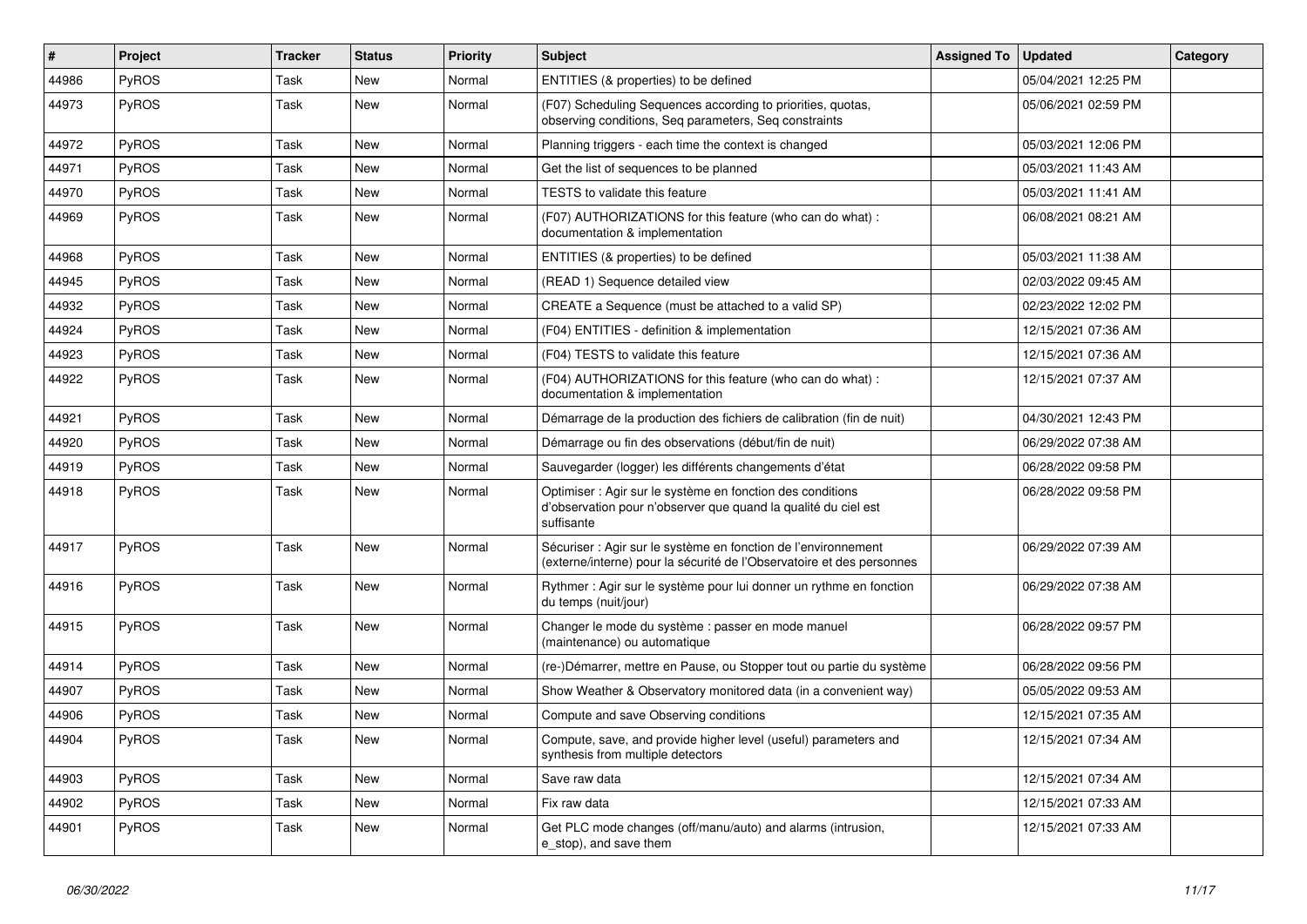| $\vert$ # | Project      | Tracker | <b>Status</b> | <b>Priority</b> | <b>Subject</b>                                                                                                                   | <b>Assigned To</b> | <b>Updated</b>      | Category |
|-----------|--------------|---------|---------------|-----------------|----------------------------------------------------------------------------------------------------------------------------------|--------------------|---------------------|----------|
| 44900     | PyROS        | Task    | New           | Normal          | Read (from PLC and sensors) INSIDE environmental data (doors,<br>lights) for human safety                                        |                    | 12/15/2021 07:33 AM |          |
| 44899     | PyROS        | Task    | <b>New</b>    | Normal          | Read (from PLC and sensors) OUTSIDE environmental data<br>(weather) for instruments security                                     |                    | 12/14/2021 04:54 PM |          |
| 44898     | PyROS        | Task    | <b>New</b>    | Normal          | (F03) ENTITIES (& properties) to be defined                                                                                      |                    | 12/15/2021 07:32 AM |          |
| 44897     | PyROS        | Task    | <b>New</b>    | Normal          | On peut voir la fiche détaillée d'un SP                                                                                          |                    | 06/16/2021 11:29 AM |          |
| 44896     | PyROS        | Task    | <b>New</b>    | Normal          | On peut consulter la liste des SP                                                                                                |                    | 06/18/2021 03:17 PM |          |
| 44894     | PyROS        | Task    | <b>New</b>    | Normal          | Un Observer peut créer un nouveau Proposal (SP) pour une Période<br>spécifique future                                            |                    | 06/16/2021 11:28 AM |          |
| 44892     | PyROS        | Task    | <b>New</b>    | Normal          | SPs view (list & 1)                                                                                                              |                    | 03/29/2022 09:17 AM |          |
| 44891     | PyROS        | Task    | <b>New</b>    | Normal          | Create/Update                                                                                                                    |                    | 09/14/2021 11:48 AM |          |
| 44890     | PyROS        | Task    | <b>New</b>    | Normal          | SP CRUD                                                                                                                          |                    | 03/29/2022 09:17 AM |          |
| 44886     | PyROS        | Task    | <b>New</b>    | Normal          | (F01) ENTITIES - definition & implementation                                                                                     |                    | 10/12/2021 07:50 AM |          |
| 44884     | PyROS        | Task    | In progress   | Normal          | Time Period (Period)                                                                                                             |                    | 10/11/2021 10:36 AM |          |
| 44880     | PyROS        | Task    | <b>New</b>    | Normal          | (F03) TESTS to validate this feature                                                                                             |                    | 12/15/2021 07:32 AM |          |
| 44879     | PyROS        | Task    | <b>New</b>    | Normal          | (F03) AUTHORIZATIONS for this feature (who can do what) :<br>documentation & implementation                                      |                    | 12/15/2021 07:32 AM |          |
| 44878     | PyROS        | Task    | <b>New</b>    | Normal          | (F02) TESTS to validate this feature                                                                                             |                    | 11/03/2021 09:16 AM |          |
| 44843     | PyROS        | Task    | <b>New</b>    | Normal          | ROLES : Un utilisateur peut avoir plusieurs roles                                                                                |                    | 06/18/2021 03:15 PM |          |
| 44842     | PyROS        | Task    | <b>New</b>    | Normal          | <b>USER</b>                                                                                                                      |                    | 10/12/2021 07:50 AM |          |
| 44835     | PyROS        | Task    | <b>New</b>    | Normal          | (F01) CRUD (utilisateur)                                                                                                         |                    | 03/29/2022 09:14 AM |          |
| 44832     | PyROS        | Task    | In progress   | Normal          | Un utilisateur non connecté ne doit voir que les pages publiques                                                                 |                    | 10/08/2021 06:03 PM |          |
| 44817     | PyROS        | Story   | <b>New</b>    | Normal          | REQ-202 Deux types de connexion utilisateurs (LDAP ou sans)                                                                      |                    | 05/11/2021 03:43 PM |          |
| 44816     | PyROS        | Story   | New           | Normal          | REQ-201 Définir une esthétique Tarot                                                                                             |                    | 05/12/2021 11:53 AM |          |
| 44815     | PyROS        | Story   | <b>New</b>    | Normal          | REQ-015 Ajustement dynamique des quotas utilisateurs                                                                             |                    | 05/11/2021 04:11 PM |          |
| 44814     | PyROS        | Story   | <b>New</b>    | Normal          | REQ-101 Logs                                                                                                                     |                    | 03/16/2022 04:38 PM |          |
| 44813     | <b>PyROS</b> | Story   | <b>New</b>    | Normal          | REQ-123 Architecture extensible et Extensions privatisables                                                                      |                    | 05/12/2021 12:21 PM |          |
| 44812     | PyROS        | Story   | <b>New</b>    | Normal          | *** REQ-200 FOR TAROT NETWORK INTEGRATION                                                                                        |                    | 06/14/2021 01:13 PM |          |
| 44811     | PyROS        | Story   | New           | Normal          | *** REQ-100 FROM CCTP TAROT-NC & MEETINGS                                                                                        |                    | 03/16/2022 04:38 PM |          |
| 44721     | PyROS        | Feature | New           | Normal          | *** GF4 - QUAL - Quality & Tests - High level tests (integration &<br>functional), plan tests, validation des exigences (qualif) |                    | 03/16/2022 04:55 PM |          |
| 44719     | PyROS        | Story   | New           | Normal          | REQ-010 Ordonnancement des requêtes                                                                                              |                    | 07/01/2021 08:30 AM |          |
| 44718     | PyROS        | Story   | New           | Normal          | **** REQ-025 AJOUT TNC                                                                                                           |                    | 06/14/2021 01:19 PM |          |
| 44717     | PyROS        | Story   | New           | Normal          | **** REQ-022 TAROT NC                                                                                                            |                    | 06/14/2021 01:19 PM |          |
| 44716     | PyROS        | Story   | New           | Normal          | **** REQ-071 AJOUT OSMOSE                                                                                                        |                    | 06/14/2021 01:19 PM |          |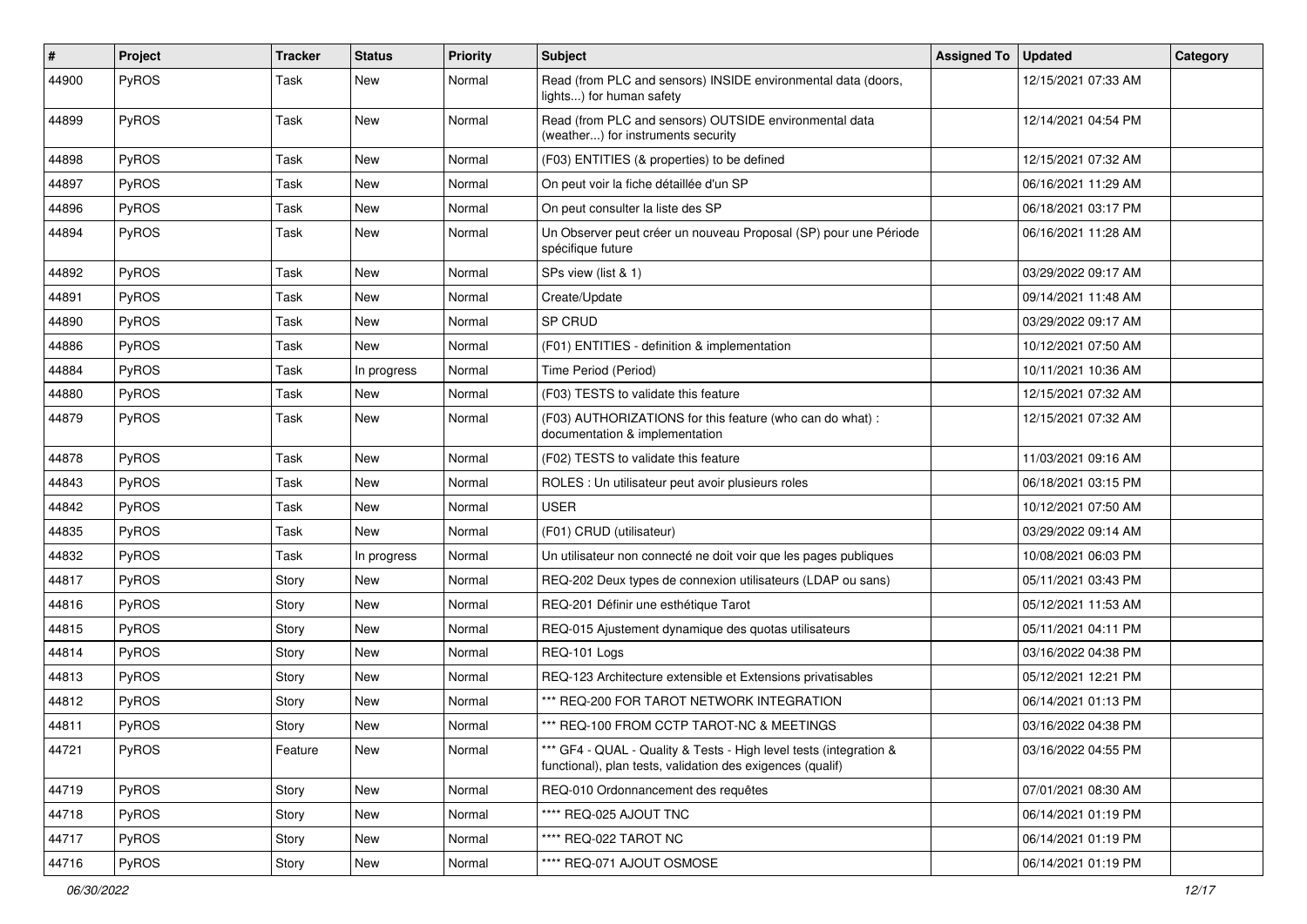| #     | Project      | <b>Tracker</b> | <b>Status</b> | <b>Priority</b> | <b>Subject</b>                                                                                                                        | <b>Assigned To</b> | <b>Updated</b>      | Category  |
|-------|--------------|----------------|---------------|-----------------|---------------------------------------------------------------------------------------------------------------------------------------|--------------------|---------------------|-----------|
| 44715 | PyROS        | Story          | <b>New</b>    | Normal          | **** REQ-065 AJOUT UPGRADE                                                                                                            |                    | 06/14/2021 01:19 PM |           |
| 44713 | PyROS        | Story          | New           | Normal          | **** REQ-020 CCTP                                                                                                                     |                    | 07/01/2021 08:30 AM |           |
| 44661 | PyROS        | Feature        | New           | Normal          | *** SF13 - IAF - Images Fetching (quicklook & download)                                                                               |                    | 03/15/2022 04:49 PM |           |
| 44659 | PyROS        | Feature        | New           | Normal          | *** GF3 - INFRA - Hardware, Operating System, Network, Security &<br>Safety                                                           |                    | 03/16/2022 04:51 PM |           |
| 44658 | PyROS        | Feature        | New           | High            | *** SF15 - SST - START&STOP - System Startup (launch),<br>monitoring, and Shutdown                                                    |                    | 06/28/2022 10:06 PM |           |
| 44584 | PyROS        | Feature        | New           | Normal          | *** SF10 - CAL - Calibration (Dark/Bias/Flat)                                                                                         |                    | 03/15/2022 04:48 PM |           |
| 44389 | PyROS        | Task           | <b>New</b>    | High            | (GF1) PROJECT MANAGEMENT (REDMINE FORGE) : Features,<br>tasks, gantt, kanban                                                          |                    | 03/04/2022 11:56 AM |           |
| 44355 | PyROS        | Task           | <b>New</b>    | Normal          | Construire une nouvelle grammaire générique de commandes, basée<br>sur INDI (pyros doit parler INDI par défaut)                       |                    | 03/25/2021 05:37 PM |           |
| 44334 | PyROS        | Task           | In progress   | High            | (F08) Intégration protocole INDI                                                                                                      |                    | 05/06/2021 05:05 PM |           |
| 44329 | <b>PyROS</b> | Task           | New           | High            | Migration gitlab sur IN2P3                                                                                                            |                    | 12/14/2021 12:08 PM |           |
| 44172 | PyROS        | Feature        | <b>New</b>    | High            | *** SF14 - OCF - Observatory Unit & Site Configuration                                                                                |                    | 01/29/2022 01:24 AM |           |
| 44168 | PyROS        | Task           | New           | High            | (GF2) INSTALL & DEPLOY                                                                                                                |                    | 03/16/2022 07:27 AM |           |
| 44166 | PyROS        | Task           | <b>New</b>    | High            | (GF1) DOCUMENTATION                                                                                                                   |                    | 03/04/2022 11:57 AM |           |
| 44165 | PyROS        | Feature        | <b>New</b>    | Normal          | *** SF16 - DSH - General monitoring : Dashboard (website)                                                                             |                    | 06/29/2022 07:24 AM |           |
| 44164 | PyROS        | Feature        | New           | Normal          | *** SF12 - IAN - Images Analysis (Triton)                                                                                             |                    | 03/15/2022 04:48 PM |           |
| 44163 | PyROS        | Feature        | New           | Normal          | *** SF09 - CMC - Command Control - Telescope & Instruments<br>Control & Monitoring (DeviceController, AgentDevice)                    |                    | 03/16/2022 07:28 AM |           |
| 44162 | PyROS        | Feature        | New           | High            | *** SF08 - EXE (SOX) - Observation Sequence (SO) eXecution                                                                            |                    | 03/15/2022 04:46 PM |           |
| 44161 | PyROS        | Feature        | New           | High            | *** SF04 - SPV - System Coordination & Supervision : Majordome<br>(Conducting) (head)                                                 |                    | 06/29/2022 07:39 AM |           |
| 44160 | PyROS        | Feature        | <b>New</b>    | Normal          | *** SF07 - PLN - Observation Sequences Planning & Scheduling                                                                          |                    | 03/15/2022 04:46 PM |           |
| 44159 | PyROS        | Feature        | New           | Normal          | *** SF03 - ENV - Environment Monitoring (int/ext, observatory &<br>weather)                                                           |                    | 05/05/2022 09:54 AM |           |
| 44158 | PyROS        | Feature        | New           | Normal          | *** SF06 - ALR - Alerts Management                                                                                                    |                    | 03/15/2022 04:46 PM |           |
| 44154 | PyROS        | Feature        | In progress   | Normal          | *** SF02 - SCP - Scientific Programs Management                                                                                       |                    | 03/29/2022 09:17 AM |           |
| 44151 | PyROS        | Feature        | New           | High            | *** GF1 - PROJ - Project management, documentation, formation des<br>utilisateurs, interfaces, plan de justification de la définition |                    | 01/31/2022 11:32 AM |           |
| 44150 | PyROS        | Feature        | In progress   | Normal          | *** SF01 - USR - Users, Roles, and Authorizations Management                                                                          |                    | 03/29/2022 09:14 AM |           |
| 44148 | PyROS        | Feature        | New           | High            | *** GF2 - INST - Config, Install, udpate, deploy (IRAP, CNES,<br>TAROT)                                                               |                    | 03/16/2022 07:27 AM |           |
| 44388 | PyROS        | Task           | New           | High            | (GF2) SOURCE CODE MANAGEMENT (GITLAB)                                                                                                 |                    | 02/02/2022 12:28 PM | Evolution |
| 44356 | PyROS        | Task           | New           | Normal          | tester la nouvelle grammaire INDI sur un telescope                                                                                    |                    | 03/25/2021 05:38 PM | Evolution |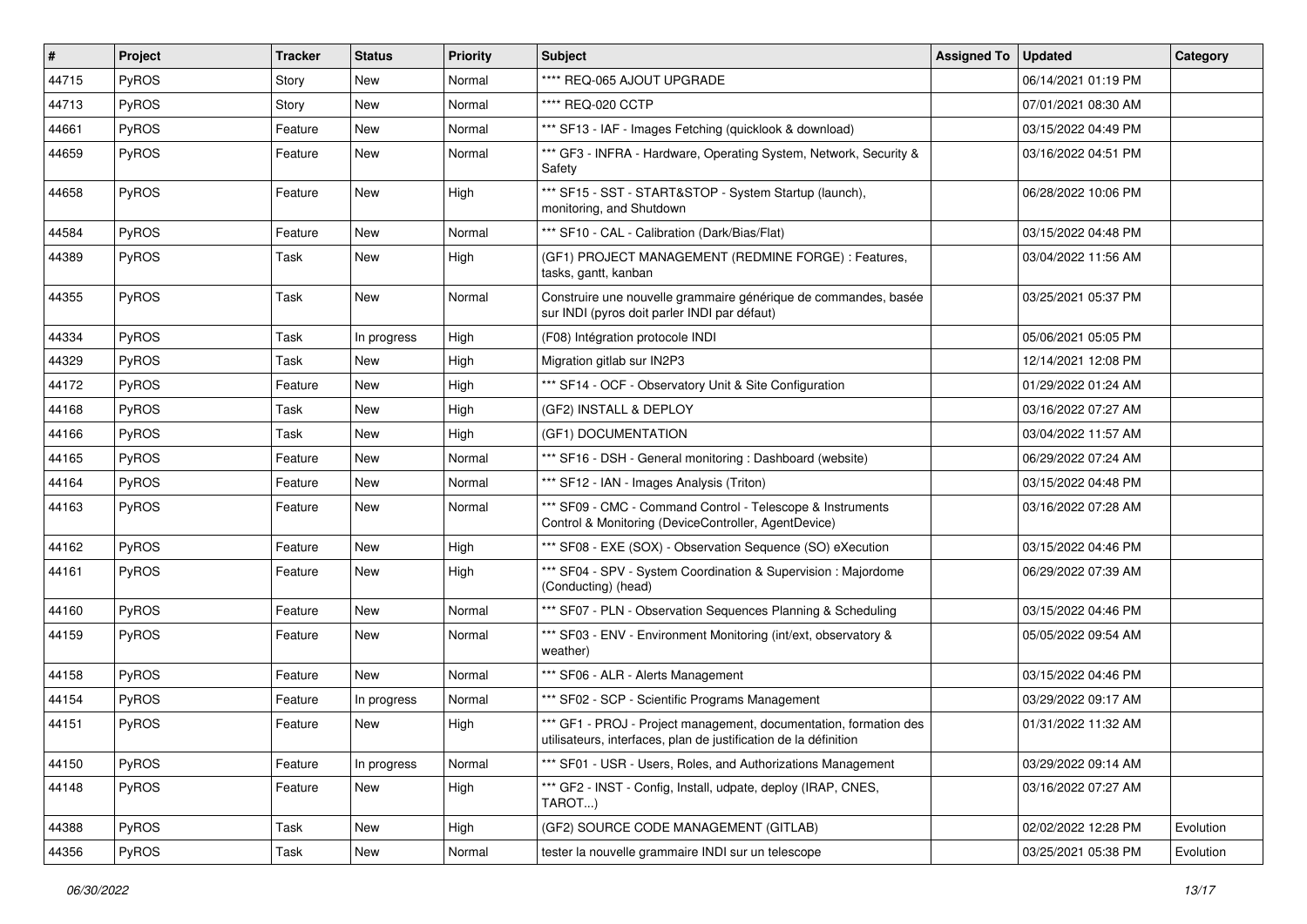| $\sharp$ | Project                 | <b>Tracker</b> | <b>Status</b> | <b>Priority</b> | Subject                                                            | <b>Assigned To</b> | <b>Updated</b>      | Category                  |
|----------|-------------------------|----------------|---------------|-----------------|--------------------------------------------------------------------|--------------------|---------------------|---------------------------|
| 9534     | Pipelet                 | Feature        | New           | Normal          | logging of stdout and stderr                                       |                    | 03/25/2015 02:31 PM |                           |
| 8262     | Pipelet                 | Feature        | <b>New</b>    | Normal          | LocalRepository: recursive search of segment source script         |                    | 10/19/2014 05:13 PM |                           |
| 3992     | Pipelet                 | Feature        | <b>New</b>    | Low             | directory in data with specific color                              |                    | 02/20/2013 05:19 PM |                           |
| 3954     | Pipelet                 | Task           | <b>New</b>    | Low             | Documentation: Environment cheat sheet                             |                    | 02/13/2013 11:00 AM |                           |
| 2753     | Pipelet                 | <b>Bug</b>     | <b>New</b>    | Urgent          | retrieve hook name from source code                                |                    | 05/22/2012 02:36 PM |                           |
| 1566     | Pipelet                 | <b>Bug</b>     | <b>New</b>    | Low             | Bug daemon cherrypy on Macintosh                                   |                    | 05/10/2011 12:14 PM |                           |
| 1437     | Pipelet                 | <b>Bug</b>     | <b>New</b>    | Normal          | str_parents not updated in time for glob_parent                    |                    | 03/10/2011 05:51 PM |                           |
| 1337     | Pipelet                 | Task           | <b>New</b>    | Normal          | logged_subprocess improvement                                      |                    | 03/08/2011 09:07 PM |                           |
| 1336     | Pipelet                 | Task           | New           | Low             | Add comments in multiplex                                          |                    | 02/24/2011 10:17 AM |                           |
| 1178     | Pipelet                 | Task           | <b>New</b>    | High            | writing mysql and postgre backends                                 |                    | 02/13/2013 10:49 AM |                           |
| 4068     | Pipelet                 | <b>Bug</b>     | <b>New</b>    | High            | Tagging works randomly with konqueror                              |                    | 03/07/2013 10:39 AM | Web                       |
| 12978    | <b>PEM</b>              | <b>Bug</b>     | <b>New</b>    | Low             | pem-sync pull                                                      |                    | 03/24/2016 05:11 PM |                           |
| 12976    | PEM                     | Feature        | <b>New</b>    | Low             | pem-sync co_pem                                                    |                    | 03/24/2016 05:00 PM |                           |
| 12975    | PEM                     | Feature        | <b>New</b>    | Normal          | pem-sync co pem                                                    |                    | 03/24/2016 04:54 PM |                           |
| 12974    | PEM                     | Feature        | <b>New</b>    | Normal          | pem-sync cp_pem                                                    |                    | 03/24/2016 04:52 PM |                           |
| 12963    | <b>PEM</b>              | <b>Bug</b>     | <b>New</b>    | Normal          | add tool crash                                                     |                    | 03/24/2016 09:10 AM |                           |
| 12962    | PEM                     | <b>Bug</b>     | <b>New</b>    | Normal          | pem-sync list ???                                                  |                    | 03/24/2016 09:05 AM |                           |
| 12961    | PEM                     | Feature        | <b>New</b>    | Normal          | PEM version                                                        |                    | 03/24/2016 09:03 AM |                           |
| 10314    | PEM                     | <b>Bug</b>     | New           | High            | Environment compliant with CLI                                     |                    | 07/07/2015 09:57 AM |                           |
| 10313    | PEM                     | <b>Bug</b>     | <b>New</b>    | Normal          | Error message to change !                                          |                    | 07/07/2015 09:51 AM |                           |
| 10274    | PEM                     | <b>Bug</b>     | <b>New</b>    | Normal          | SYSTEM.ASSERTIONS.ASSERT_FAILURE                                   |                    | 07/01/2015 11:12 AM |                           |
| 10273    | PEM                     | Feature        | New           | Normal          | Easier configuration process                                       |                    | 07/01/2015 11:11 AM |                           |
| 597      | Oval                    | Feature        | <b>New</b>    | Normal          | YAML comme langage de configuration ?                              |                    | 05/11/2010 01:36 PM |                           |
| 1083     | Oval                    | <b>Bug</b>     | New           | Immediate       | oval log -gui                                                      |                    | 11/16/2010 11:45 AM | Command<br>Line Interface |
| 1082     | Oval                    | <b>Bug</b>     | <b>New</b>    | Low             | NO DIFF                                                            |                    | 11/16/2010 11:44 AM | Command<br>Line Interface |
| 35044    | operations-portal-users | Feature        | <b>New</b>    | Normal          | New ROD dashboard                                                  |                    | 09/20/2018 10:42 AM | Dashboard                 |
| 23257    | operations-portal-users | <b>Bug</b>     | New           | Normal          | Downtime notification admin page                                   |                    | 10/25/2017 03:57 PM | Downtime<br>Notification  |
| 35045    | operations-portal-users | Feature        | New           | Normal          | Tasks for the release                                              |                    | 09/20/2018 10:48 AM | Others                    |
| 2112     | LC2                     | Feature        | New           | Low             | Rorc lib                                                           |                    | 04/08/2013 06:11 PM |                           |
| 2076     | LC <sub>2</sub>         | Feature        | New           | Low             | Finer grained report for boot Crocus script                        |                    | 10/11/2011 02:18 PM |                           |
| 37910    | Lavoisier               | Feature        | New           | High            | do not log AdaptorException when they are already sent to the user |                    | 07/25/2019 09:41 AM |                           |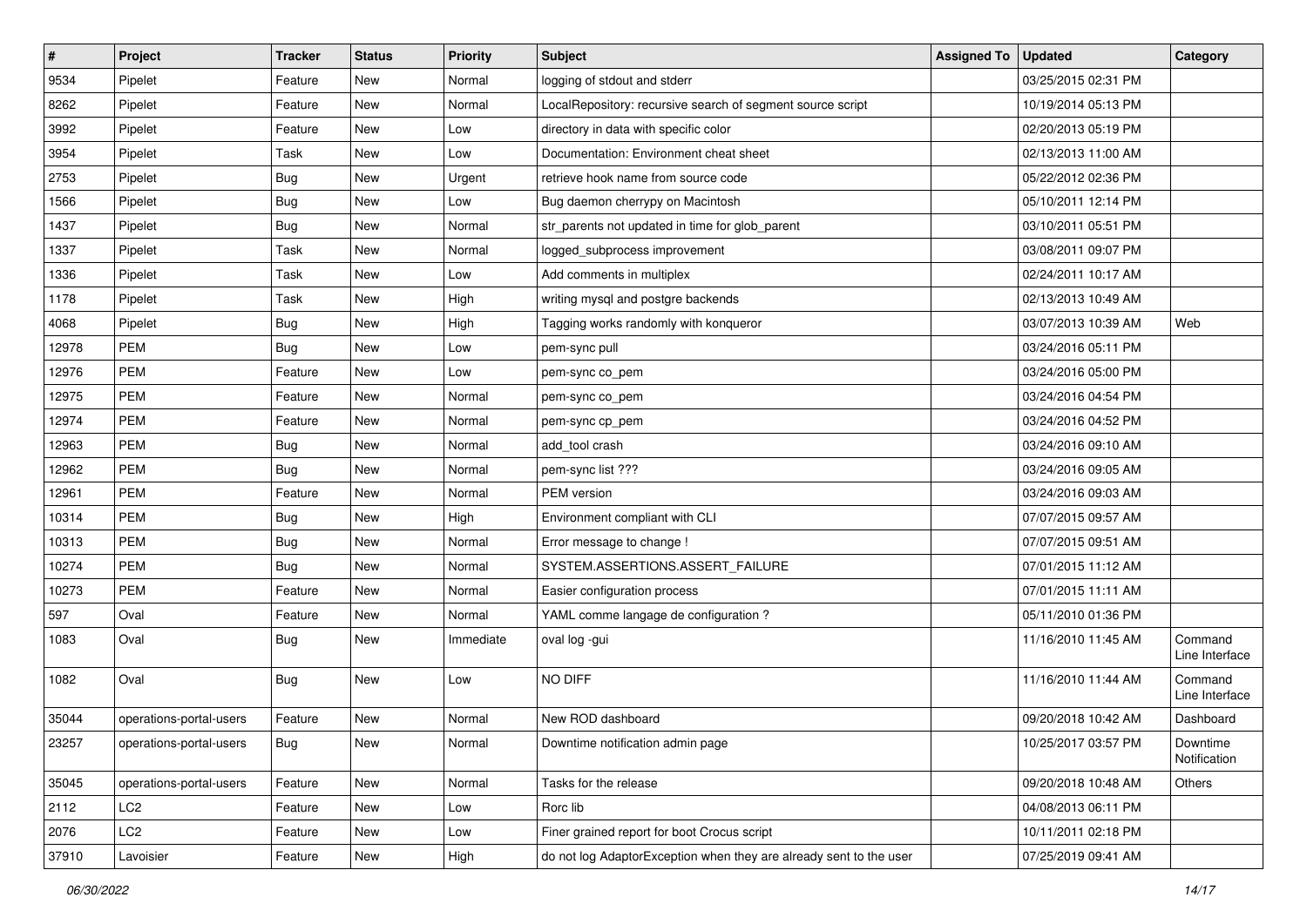| $\sharp$ | Project   | <b>Tracker</b> | <b>Status</b> | <b>Priority</b> | Subject                                                                                                                     | <b>Assigned To</b> | <b>Updated</b>      | Category |
|----------|-----------|----------------|---------------|-----------------|-----------------------------------------------------------------------------------------------------------------------------|--------------------|---------------------|----------|
| 37461    | Lavoisier | Feature        | New           | Normal          | add support for jdk 11                                                                                                      |                    | 04/25/2019 01:53 PM |          |
| 35692    | Lavoisier | <b>Bug</b>     | <b>New</b>    | Normal          | namespace not removed for a given use-case                                                                                  |                    | 11/27/2018 05:35 PM |          |
| 34801    | Lavoisier | Feature        | New           | Normal          | add support for attribute @if in element view/variable                                                                      |                    | 07/31/2018 12:57 PM |          |
| 11484    | Lavoisier | Feature        | New           | Low             | improve command "lavoisier-upgrade.sh"                                                                                      |                    | 04/10/2018 11:06 AM |          |
| 9799     | Lavoisier | Feature        | New           | Normal          | esxl function missing : add-duration                                                                                        |                    | 04/30/2015 11:00 AM |          |
| 9704     | Lavoisier | Feature        | New           | Normal          | add option --override to lavoisier-upgrade.sh                                                                               |                    | 04/15/2015 10:07 AM |          |
| 8379     | Lavoisier | <b>Bug</b>     | New           | Normal          | NullPointerException at startup                                                                                             |                    | 10/28/2014 04:49 PM |          |
| 8217     | Lavoisier | <b>Bug</b>     | New           | Normal          | Logo demo view seems broken                                                                                                 |                    | 10/13/2014 02:06 PM |          |
| 8132     | Lavoisier | Feature        | New           | Normal          | support attribute @first-child-attributes in <element></element>                                                            |                    | 09/30/2014 04:28 PM |          |
| 8055     | Lavoisier | Bug            | <b>New</b>    | Normal          | view "debug" fails when Lavoisier is installed in a directory with<br>special character                                     |                    | 09/19/2014 05:02 PM |          |
| 7811     | Lavoisier | Feature        | New           | Normal          | support server-side argument validation with XPath                                                                          |                    | 07/30/2014 05:05 PM |          |
| 7460     | Lavoisier | Feature        | New           | High            | support HTTP proxy                                                                                                          |                    | 02/17/2015 01:04 PM |          |
| 11915    | Lavoisier | Feature        | New           | Normal          | change the parameters of plugin ChartRenderer                                                                               |                    | 02/05/2016 12:25 PM | Adaptors |
| 10315    | Lavoisier | Feature        | New           | Normal          | Index size of IndexedFileCache plugin is limited by the max number<br>of inodes                                             |                    | 07/07/2015 10:12 AM | Adaptors |
| 9778     | Lavoisier | Feature        | New           | Normal          | support cookies in HTTPConnector                                                                                            |                    | 04/28/2015 01:39 PM | Adaptors |
| 9623     | Lavoisier | Bug            | New           | Normal          | SynchronousCacheConnector stays in building state until the calling<br>view is finished                                     |                    | 04/01/2015 06:21 PM | Adaptors |
| 9607     | Lavoisier | Feature        | <b>New</b>    | Normal          | Add SAML 2.0 support in Lavoisier                                                                                           |                    | 04/01/2015 11:32 AM | Adaptors |
| 9560     | Lavoisier | Feature        | New           | Normal          | SurroundSerializer should ignore header lines (starting with )</td <td></td> <td>03/30/2015 10:17 AM</td> <td>Adaptors</td> |                    | 03/30/2015 10:17 AM | Adaptors |
| 9559     | Lavoisier | Feature        | New           | Normal          | develop a TextRenderer plugin                                                                                               |                    | 03/30/2015 10:15 AM | Adaptors |
| 9467     | Lavoisier | Feature        | New           | Normal          | improve flexibility of JSONRenderer                                                                                         |                    | 03/16/2015 01:54 PM | Adaptors |
| 8260     | Lavoisier | Feature        | New           | Normal          | develop plugin ElementProcessor                                                                                             |                    | 10/17/2014 07:10 PM | Adaptors |
| 8259     | Lavoisier | Feature        | New           | Normal          | support parameter "renderer" in ZipRenderer and GZipRenderer                                                                |                    | 10/17/2014 07:08 PM | Adaptors |
| 8240     | Lavoisier | Feature        | New           | Normal          | LDAPConnector/LDIFSerializer should generate data in DSML format                                                            |                    | 10/15/2014 06:02 PM | Adaptors |
| 7649     | Lavoisier | Feature        | New           | Normal          | develop a XMLTemplateProcessor plugin                                                                                       |                    | 07/04/2014 05:52 PM | Adaptors |
| 6687     | Lavoisier | Feature        | New           | Low             | develop a CronTrigger                                                                                                       |                    | 03/27/2014 04:36 PM | Adaptors |
| 6360     | Lavoisier | Feature        | New           | Low             | develop a EntriesProcessor (or a EntriesRenderer)                                                                           |                    | 03/05/2014 03:22 PM | Adaptors |
| 5009     | Lavoisier | Feature        | New           | Low             | <b>ICalRenderer</b>                                                                                                         |                    | 01/21/2014 06:02 PM | Adaptors |
| 5008     | Lavoisier | Feature        | New           | Low             | <b>ICalSerializer</b>                                                                                                       |                    | 01/21/2014 06:01 PM | Adaptors |
| 4934     | Lavoisier | Feature        | New           | Low             | implement some additional cache adaptors                                                                                    |                    | 02/07/2014 04:59 PM | Adaptors |
| 4906     | Lavoisier | Feature        | New           | Low             | XPath2SQLTemplate : add support for SQL functions                                                                           |                    | 03/24/2014 10:26 AM | Adaptors |
| 4905     | Lavoisier | Feature        | New           | Low             | XPath2SQLTemplate: add support for XPath functions                                                                          |                    | 03/24/2014 10:26 AM | Adaptors |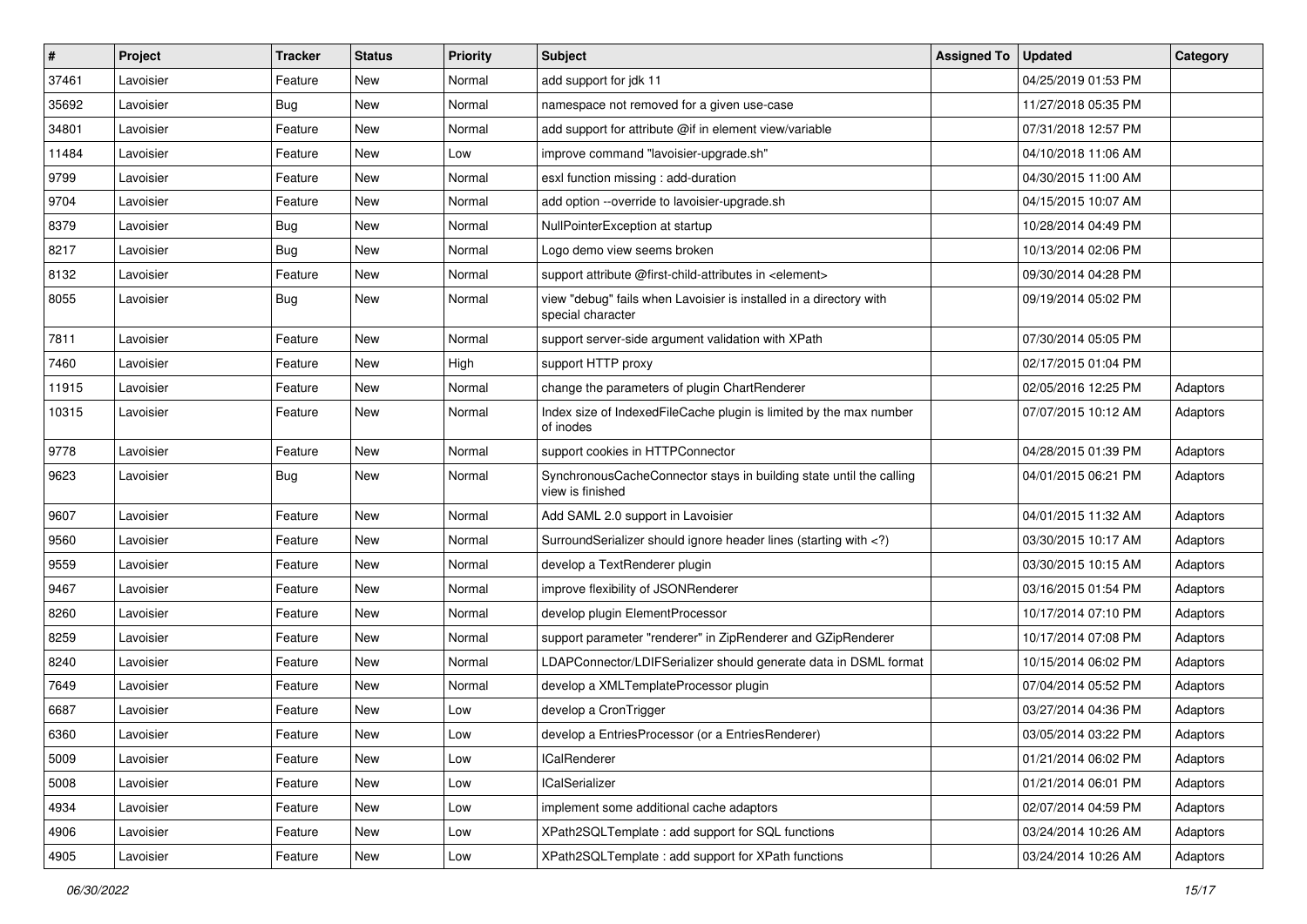| $\vert$ # | Project   | <b>Tracker</b> | <b>Status</b> | <b>Priority</b> | <b>Subject</b>                                                                                    | <b>Assigned To</b> | <b>Updated</b>      | Category     |
|-----------|-----------|----------------|---------------|-----------------|---------------------------------------------------------------------------------------------------|--------------------|---------------------|--------------|
| 4904      | Lavoisier | Feature        | New           | Low             | XPath2SQLTemplate: add support for ORDER BY                                                       |                    | 03/24/2014 10:26 AM | Adaptors     |
| 4871      | Lavoisier | Feature        | <b>New</b>    | Low             | ExcelSerializer                                                                                   |                    | 03/24/2014 10:26 AM | Adaptors     |
| 4870      | Lavoisier | Feature        | New           | Low             | BinarySerializer                                                                                  |                    | 03/24/2014 10:26 AM | Adaptors     |
| 4867      | Lavoisier | Feature        | New           | Low             | ScalaProcessor                                                                                    |                    | 03/24/2014 10:26 AM | Adaptors     |
| 4866      | Lavoisier | Feature        | New           | Low             | <b>XQueryConnector</b>                                                                            |                    | 03/24/2014 10:26 AM | Adaptors     |
| 4865      | Lavoisier | Feature        | New           | Low             | support remote connection in JMXConnector                                                         |                    | 03/24/2014 10:26 AM | Adaptors     |
| 4863      | Lavoisier | Feature        | New           | Low             | YAMLRenderer                                                                                      |                    | 03/24/2014 10:26 AM | Adaptors     |
| 9496      | Lavoisier | Feature        | New           | High            | upgrade to more recent version of JSW                                                             |                    | 03/18/2015 06:34 PM | <b>Build</b> |
| 9622      | Lavoisier | Feature        | New           | Normal          | add links to fallback views into view "dependencies"                                              |                    | 04/01/2015 06:19 PM | Console      |
| 9086      | Lavoisier | Feature        | <b>New</b>    | High            | enable refreshing all notifiable caches with one single click                                     |                    | 02/09/2015 12:37 PM | Console      |
| 7566      | Lavoisier | <b>Bug</b>     | New           | Low             | fields of view "form" are disabled when they have default value                                   |                    | 06/27/2014 04:53 PM | Console      |
| 7465      | Lavoisier | Bug            | <b>New</b>    | Normal          | fix all the relative URL used by the web console                                                  |                    | 06/17/2014 04:57 PM | Console      |
| 7464      | Lavoisier | Feature        | New           | Normal          | replace XSL with HTML template in web console                                                     |                    | 06/17/2014 04:55 PM | Console      |
| 7325      | Lavoisier | Feature        | New           | Normal          | support filtering dependencies graph by categories                                                |                    | 06/04/2014 05:14 PM | Console      |
| 30741     | Lavoisier | Feature        | <b>New</b>    | Low             | add research button on web site                                                                   |                    | 04/04/2018 10:53 AM | Doc          |
| 30735     | Lavoisier | Feature        | New           | Low             | write documentation about the admin web console                                                   |                    | 04/04/2018 10:52 AM | Doc          |
| 8380      | Lavoisier | Bug            | <b>New</b>    | Normal          | remove attribute @evaluated from generated adaptors documentation                                 |                    | 10/28/2014 04:51 PM | Doc          |
| 33857     | Lavoisier | Bug            | New           | Normal          | post-processors namespace mapping must be defined in view                                         |                    | 06/18/2018 01:29 PM | Engine       |
| 33350     | Lavoisier | Feature        | <b>New</b>    | Low             | add a XPath function multireplace()                                                               |                    | 05/31/2018 03:49 PM | Engine       |
| 27576     | Lavoisier | Feature        | <b>New</b>    | Normal          | add a parameter "priority" on WhenCreatedTrigger                                                  |                    | 02/02/2018 03:18 PM | Engine       |
| 27570     | Lavoisier | Feature        | New           | Normal          | Notified Trigger should bypass attribute @ignore-during                                           |                    | 02/02/2018 03:05 PM | Engine       |
| 9624      | Lavoisier | Feature        | New           | Normal          | when cache is empty and being built, user queries should be waiting<br>for it rather than failing |                    | 04/01/2015 06:30 PM | Engine       |
| 9606      | Lavoisier | Feature        | <b>New</b>    | High            | add attribute @encoding to element <connector></connector>                                        |                    | 03/31/2015 06:29 PM | Engine       |
| 9564      | Lavoisier | Feature        | <b>New</b>    | Normal          | reorganize <pre-renderer> section</pre-renderer>                                                  |                    | 03/30/2015 10:37 AM | Engine       |
| 9562      | Lavoisier | Feature        | New           | Normal          | re-implement <pre-renderers> in streaming mode</pre-renderers>                                    |                    | 03/30/2015 10:32 AM | Engine       |
| 8405      | Lavoisier | Feature        | New           | Normal          | implement XPath function choose_not_null(arg1, arg2)                                              |                    | 10/30/2014 02:21 PM | Engine       |
| 8404      | Lavoisier | Feature        | New           | Normal          | support parameters in <pre-renderers></pre-renderers>                                             |                    | 10/30/2014 11:03 AM | Engine       |
| 8258      | Lavoisier | Feature        | New           | Normal          | add attribute @default to <renderers></renderers>                                                 |                    | 10/17/2014 07:07 PM | Engine       |
| 8241      | Lavoisier | Feature        | New           | Normal          | improve dropdown list of view "form"                                                              |                    | 10/15/2014 06:05 PM | Engine       |
| 7619      | Lavoisier | Feature        | New           | Normal          | replace @INCLUDES with #include in properties files                                               |                    | 07/04/2014 11:17 AM | Engine       |
| 7461      | Lavoisier | Feature        | New           | High            | add XPath function url()                                                                          |                    | 02/17/2015 01:04 PM | Engine       |
| 6353      | Lavoisier | Feature        | New           | Low             | support new parameter type "Language"                                                             |                    | 03/24/2014 10:40 AM | Engine       |